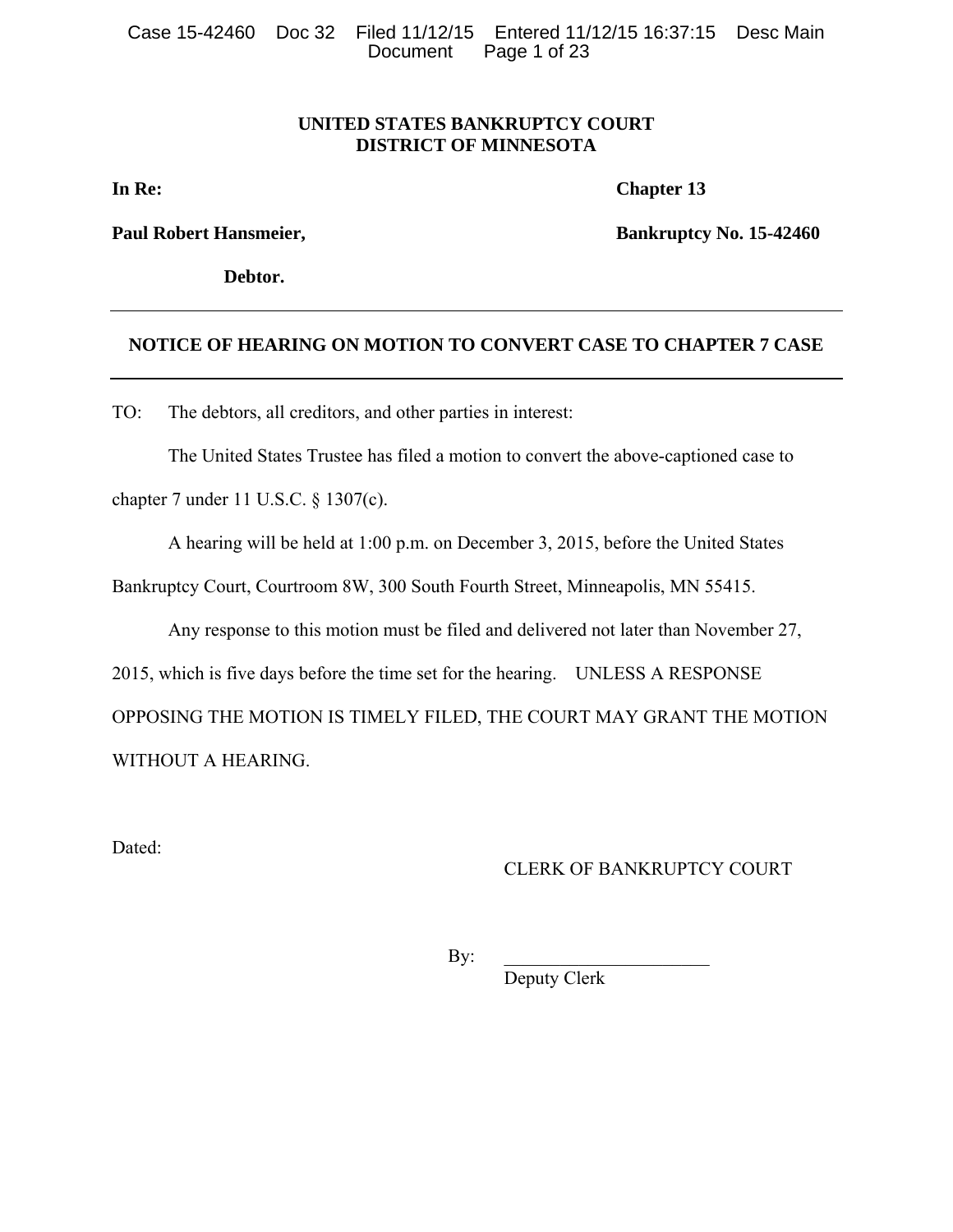## **UNITED STATES BANKRUPTCY COURT DISTRICT OF MINNESOTA**

**In Re:** Chapter 13

**Paul Robert Hansmeier, The Community Community Bankruptcy No. 15-42460** 

**Debtor.** 

## **UNITED STATES TRUSTEE'S NOTICE OF HEARING AND MOTION TO CONVERT CASE TO CHAPTER 7**

**COMES NOW** the United States Trustee, through his undersigned attorney, Colin Kreuziger, and moves the Court to convert this chapter 13 case to chapter 7. In support of his

motion, he states the following:

- 1. A hearing on the Motion to Convert Case to Chapter 7 will be held at 1:00 p.m. on December 3, 2015, before the United States Bankruptcy Court, Courtroom 8W, 300 South Fourth Street, Minneapolis, MN 55415.
- 2. Any response to this motion must be filed and delivered not later than November 27, 2015, which is five days before the time set for the hearing. UNLESS A RESPONSE OPPOSING THE MOTION IS TIMELY FILED, THE COURT MAY GRANT THE MOTION WITHOUT A HEARING.
- 3. The United States Trustee has standing pursuant to 11 U.S.C. § 307 and 28 U.S.C. § 586. His motion to convert this case to chapter 7 arises under 11 U.S.C. § 1307(c), Fed. R. Bankr. P. 1017(f) and 9014, and Local Rules 1017-2, 2002-1, and 2002-4(b). **The United States Trustee is seeking conversion and is not seeking dismissal under Local Rule 1017-2.**
- 4. The hearing on the confirmation of the proposed plan is set for November 19, 2015, at 10:30 a.m. The United States Trustee will file objections to the confirmation of the proposed Chapter 13 plan. The grounds for such objections, although not necessarily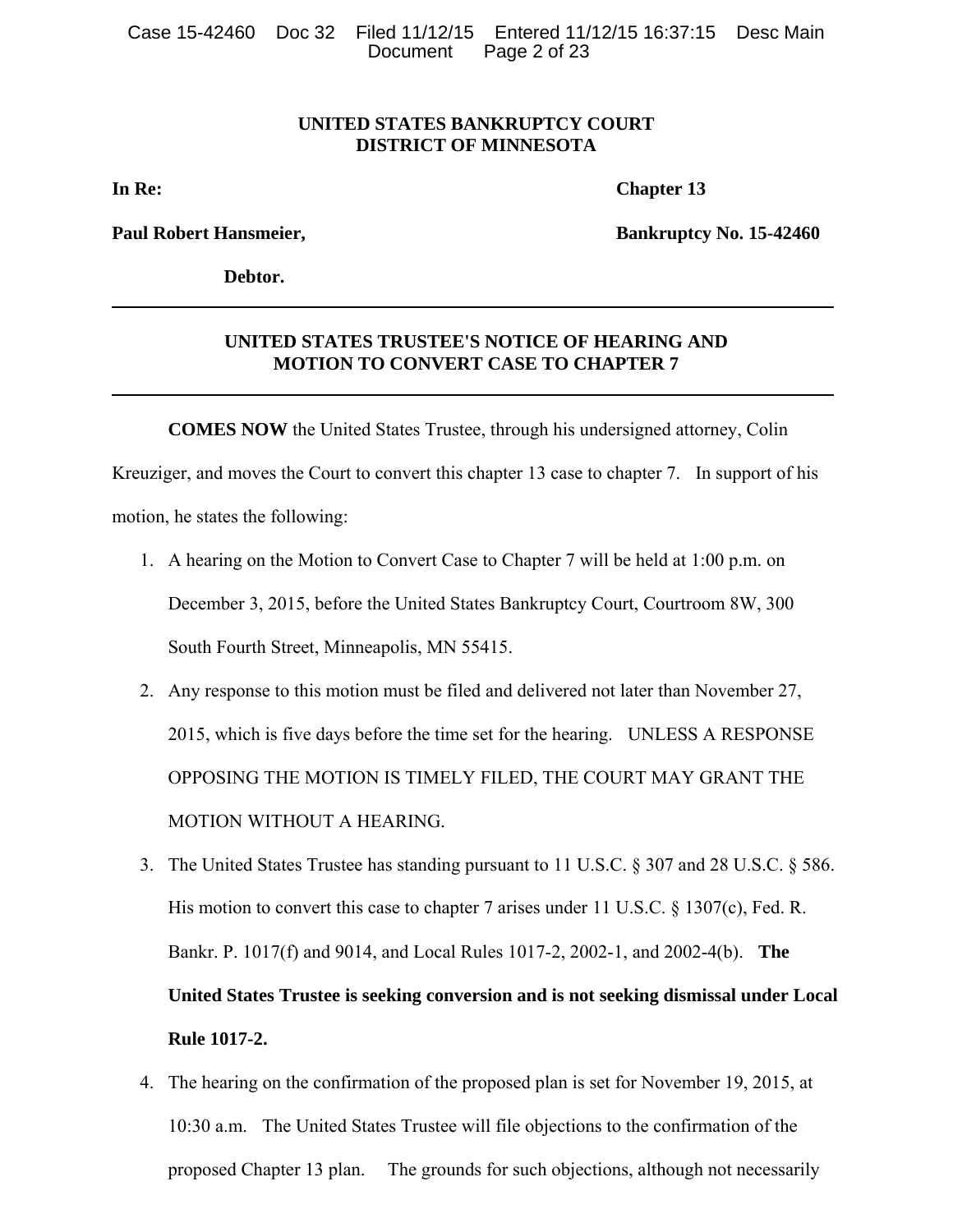#### Case 15-42460 Doc 32 Filed 11/12/15 Entered 11/12/15 16:37:15 Desc Main Page 3 of 23

exclusive, are discussed herein.

- 5. The debtor is an attorney. He owns or has owned interests in various entities engaged in the practice of law, including Class Justice, PLLC, Alpha Law Firm, Under the Bridge Consulting, LLC, Prenda Law, Inc., and Class Action Justice Institute, PLLC. In addition, the debtor owns or has owned interests in the following entities: AF Holdings, LLC, Livewire Holdings, LLC, Big Sky Films, LLC, Media Copyright, LLC, and Chisholm Properties South Beach, Inc.
- 6. The debtor married Padraigin Browne, who is also an attorney, in 2011. On December 28, 2010, prior to the debtor's marriage to Ms. Browne, the debtor created The Mill Trust. (Ex. 1 at 14.) The debtor is the grantor, and Ms. Browne is the trustee. (*Id.* at 1.) The contingent beneficiaries of The Mill Trust are the debtor's parents, siblings, future spouse, and any future descendants. (*Id.*) The Mill Trust is irrevocable, and it contains a spendthrift provision. (*Id.* at 1, 8-9.) The Mill Trust also directs the trustee to distribute the net income and principal of the Trust Estate to or for the benefit of the beneficiaries. (*Id.* at 1-2.) The debtor retained the right to veto any distribution. (*Id.*) The Mill Trust is funded by transfers from the debtor and entities that he holds an interest in. (Ex. 2 at 17:25-18-2.) In practice, Ms. Browne was authorized to use funds from The Mill Trust as she saw fit to pay for the living expenses of the debtor and his family. (*Id.* at 19:15-20.)
- 7. At approximately the same time as The Mill Trust was created, the debtor incorporated Monyet, LLC. (Ex. 3.) Monyet is a single-member Delaware limited liability company. (*Id.*) The Mill Trust is the sole member of Monyet. (*Id.* at 5.) The debtor is the manager of Monyet. (*Id.* at 9.) The debtor opened a Scottrade brokerage account for Monyet in December of 2010. (Ex. 4 at 14:6-8.) The debtor was the sole signatory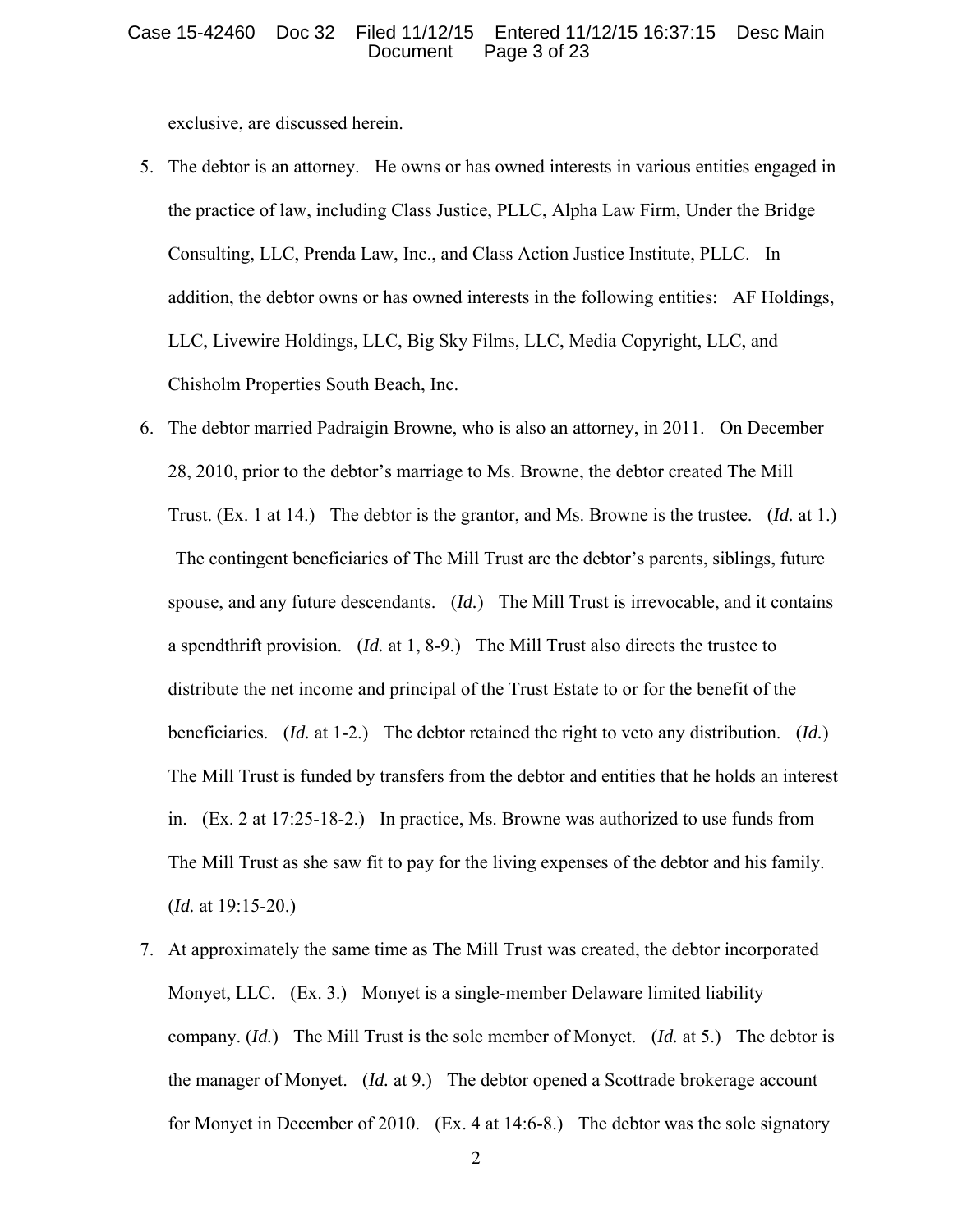on the account. (*Id.* at 32:7-14.)

- 8. The debtor authorized the following wire transfers from Monyet's Scottrade account:
	- a. May 5, 2013: \$51,333.00 to SureTec Insurance Company. The funds were used to post an appellate bond in case no. 12-cv-8333. (Ex. 5 at 1.)
	- b. June 27, 2013: \$10,000.00 to Livewire Holdings, LLC, purportedly for an "investment/loan" to Livewire. (*Id.* at 2.)
	- c. June 28, 2013: \$10,000.00 to Livewire Holdings, LLC, purportedly for a "business transfer" to Livewire. (*Id.* at 3.)
	- d. July 15, 2013: \$69,000.00 to SureTec Insurance Company. The funds were used to post an appellate bond in case no. 12-cv-8333. (*Id.* at 4.)
	- e. July 19, 2013: \$10,000.00 to SureTec Insurance Company. The funds were used for an "Attorney's Fees Escrow." (*Id.* at 5.)
	- f. July 26, 2013: \$25,000.00 to Class Justice, PLLC, purportedly to "capitalize law firm." (*Id.* at 6.)
	- g. July 30, 2013: \$5,000.00 to Ms. Browne, purportedly a "personal transfer." (*Id.* at 7.)
	- h. August 27, 2013: \$30,000.00 to Ms. Browne, purportedly a "Trust Agreement." (*Id.* at 8.)
	- i. September 25, 2013: \$10,000.00 to Voelker Litigation Group, purportedly for "Legal Services." (*Id.* at 9.)
	- j. October 1, 2013: \$25,000.00 to Class Justice, PLLC, purportedly a "business loan." (*Id.* at 10.)
	- k. November 19, 2013: \$10,000.00 to Voelker Litigation Group, purportedly for "business." (*Id.* at 11.)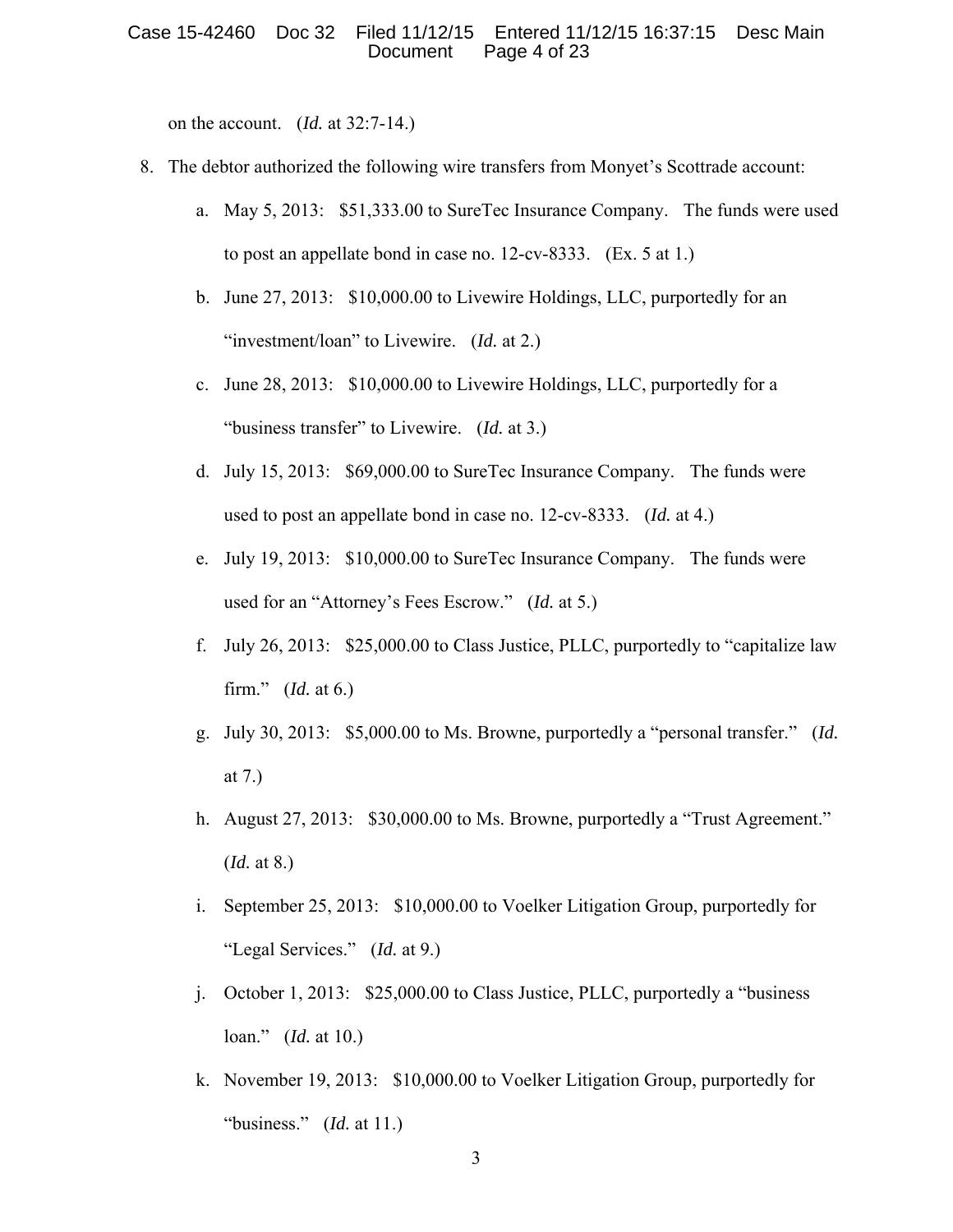- l. November 19, 2013: \$20,000.00 to Class Justice, PLLC, purportedly for "business." (*Id.* at 12.)
- m. November 22, 2013: \$175,000.00 to Ms. Browne, purportedly a "Trust Transfer." (*Id.* at 13.)
- n. December 9, 2013: \$21,250.00 to Robert P. Balzebre, purportedly a "loan." (*Id.* at 14.)
- o. January 17, 2014: \$20,000.00 to Class Justice, PLLC, purportedly a "loan installment." (*Id.* at 15.)
- p. February 7, 2014: \$70,000.00 to Ms. Browne, purportedly a "Trust Transfer." (*Id.* at 16.)
- q. March 19, 2014: \$25,000.00 to Class Justice, PLLC, purportedly a "loan installment." (*Id.* at 17.)
- r. March 19, 2014: \$3,750.00 to Voelker Litigation Group, purportedly for "escrow." (*Id.* at 18.)
- s. May 5, 2014: an unknown amount to Chisholm Properties South Beach, Inc., purportedly for "Attorney's Fees escrow." (*Id.* at 19.) All available cash in the Scottrade account was transferred at that time. (*Id.*)
- 9. The debtor has been sanctioned by various courts around the country, including the following:
	- a. May 6, 2013: The United States District Court for the Central District of California entered judgment against the debtor and others in the amount of \$81,319.72 in favor of John Doe. (Ex. 6.)
	- b. October 22, 2013: The United States District Court for the District of Massachusetts entered judgment against the debtor and others in the amount of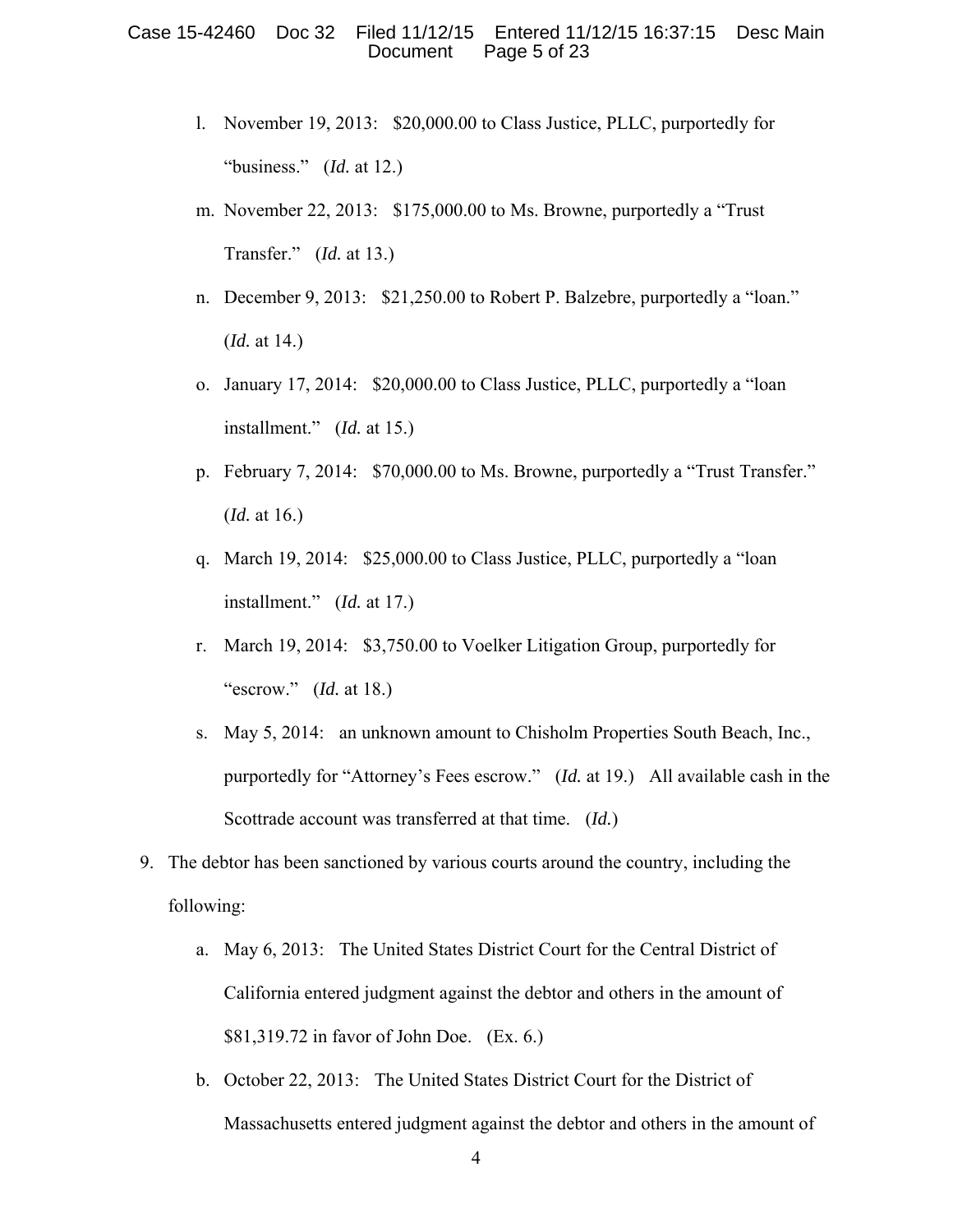#### Case 15-42460 Doc 32 Filed 11/12/15 Entered 11/12/15 16:37:15 Desc Main Page 6 of 23

\$64,180.80 in favor of Sandipan Chowdhury. *See* Proof of Claim 3-1, at 8. The district court specifically found that AF Holdings, LLC was an alias of Prenda Law, Inc. and the debtor. *Id.* The case is pending at the First Circuit Court of Appeals, case no. 13-2535.

- c. January 20, 2015: The Fourth Judicial District of the State of Minnesota amended a prior judgment and entered judgment against the debtor in the amount of \$63,386.52. The district court pierced the corporate veil as to Alpha Law Firm and held the debtor jointly and severally liable along with Alpha Law Firm and others. (*See* Ex. 7 at 5.) It specifically found that the debtor had intentionally defunded Alpha Law Firm, disregarded the corporate form, given inconsistent testimony to the district court, and failed to provide responsive information throughout the proceedings. *See id.* On June 29, 2015, the district court issued a post-judgment discovery order requiring the Debtor to show cause as to why he should not be held in contempt for violating the district court's order compelling him to turn over financial records for post-judgment discovery. *See* Ex. 8. The court gave the Debtor until July 14, 2015 to provide financial records. *See id.* The Minnesota Court of Appeals affirmed the district court's decision on August 17, 2015. (*See* Ex. 7.)
- d. September 23, 2013: The Fourth Judicial District of the State of Minnesota entered a \$4,537.50 judgment against the debtor in favor of Godfread Law Firm PC. *See* Proof of Claim 5-1 at 3. Godfread Law Firm assigned the judgment to Best & Flanagan LLP. *Id.* at 4.
- e. September 23, 2013: The Fourth Judicial District of the State of Minnesota entered a \$12,646.00 judgment against the debtor in favor of Thompson Hall

5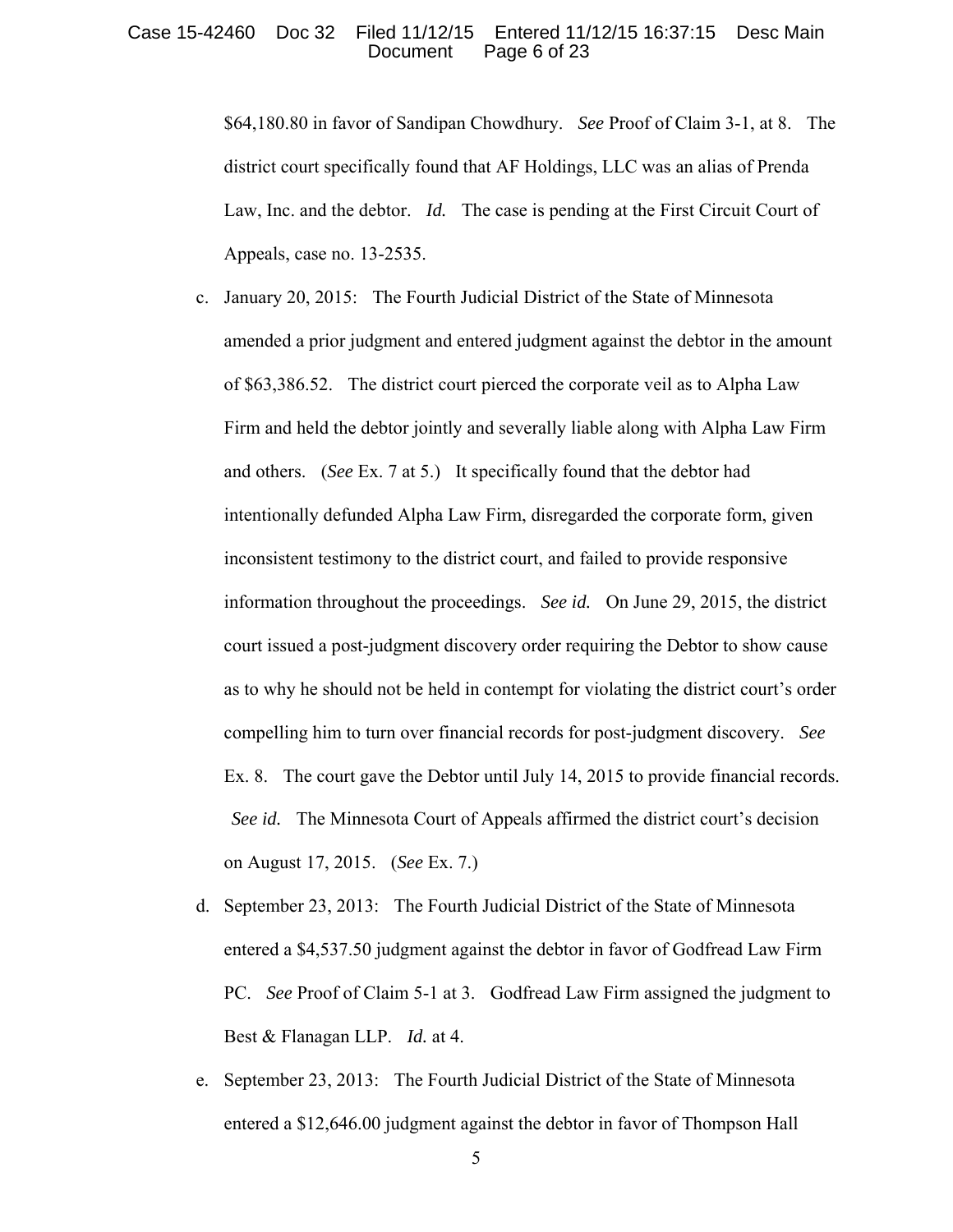#### Case 15-42460 Doc 32 Filed 11/12/15 Entered 11/12/15 16:37:15 Desc Main Page 7 of 23

Santi Cerny & Dooley. *See* Proof of Claim 6-1 at 3. Godfread Law Firm assigned the judgment to Best & Flanagan LLP. *Id.* at 4.

- f. September 23, 2013: The Fourth Judicial District of the State of Minnesota entered a \$12,646.00 judgment against the debtor in favor of Phillip Gainsley. *See* Proof of Claim 7-1 at 4. Godfread Law Firm assigned the judgment to Best & Flanagan LLP. *Id.* at 5.
- g. November 27, 2013: The United States District Court for the Southern District of Illinois entered judgment against the debtor and others in the amount of  $$72,367.00$  in favor of Anthony Smith,  $$119,637.05$  in favor of AT&T, and \$69,021.26 in favor of ComCast. (*See* Ex. 9 at 13.) The district court specifically found that the debtor, among others, "have shown a relentless willingness to lie to the Court on paper and in person, despite being on notice that they were facing sanctions in this Court, being sanctioned by other courts, and being referred to state and federal bars, the United States Attorney in at least two districts, one state Attorney General, and the Internal Revenue Service." (*Id.* at 10.) The debtor unsuccessfully appealed the district court's order to the Seventh Circuit Court of Appeals. *See* Proof of Claim 8-1 at 9. The debtor made various representations to the district court regarding an alleged inability to pay. *See id.* at 4, 17. Smith then issued third-party subpoenas to the debtor and others and later filed a motion for contempt related to obstruction of discovery. *Id.* at 5. The motion was denied. *Id.* Later, Smith successfully moved for reconsideration, and the district court held the debtor in contempt, finding that the debtor "had access to the Monyet funds both before and after he pled insolvency to the court." *Id.* at 18-19. Thus, the district court imposed additional sanctions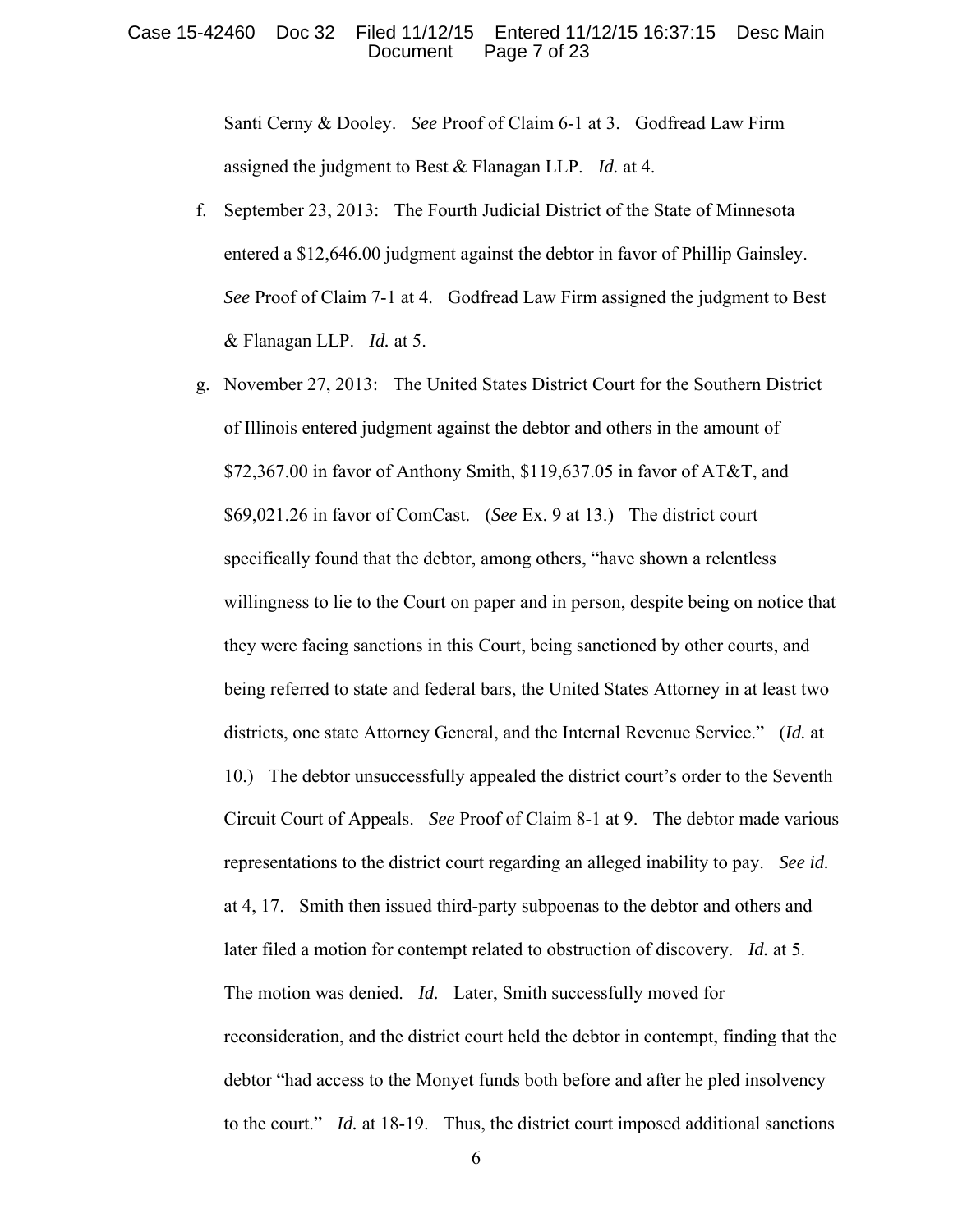#### Case 15-42460 Doc 32 Filed 11/12/15 Entered 11/12/15 16:37:15 Desc Main Page 8 of 23

on the debtor and others of \$65,263.00 on June 5, 2015. *Id.* at 20. The district court ordered the debtor and others to pay the award of sanctions by July 15, 2015. The debtor appealed the June 5, 2015 order to the Seventh Circuit Court of Appeals and it is pending as case no. 15-2440.

- h. August 20, 2015: The United States District Court for the Northern District of Illinois awarded reasonable attorney's fees and costs to Paul Godfread and Alan Cooper. *See* Proof of Claim 9-1 at 14; Proof of Claim 10-1. The amount of the award has not yet been determined, and it is not clear whether the sanctions will be awarded against the debtor.
- 10. In June and July of 2014, the debtor testified at a debtor's examination conducted by Best & Flanagan. At the examination he professed limited knowledge of Monyet. (Ex. 10 at 37:2-12; Ex. 11 at 17:21-25.) In March of 2015, the debtor failed to disclose Monyet's Scottrade accounts despite having initiated numerous wire transfers from the account. (Ex. 11 at 18:23-24.)
- 11. On July 13, 2015, the debtor filed a chapter 13 petition, related schedules, and a statement of financial affairs. (DE  $#1$ .) The debtor did not disclose The Mill Trust in the schedules or statement of financial affairs. (*See id.*) Although he disclosed the existence of Monyet, he did not disclose any transfers to or from Monyet on the statement of financial affairs. (*See id.* at 36-37.) On schedule I, the debtor claimed that Ms. Browne's net monthly income is \$4,889.41. (*Id.* at 24.) On schedule J, he claimed total household expenses of \$9,779.00 per month, including \$4,359.00 for his home ownership expenses, \$900.00 for condominium dues, and \$780.00 for Ms. Browne's payment on an Audi Q7. (*Id.* at 27-29.)
- 12. On schedule A, the debtor claimed a one-half interest (joint with Ms. Browne) in a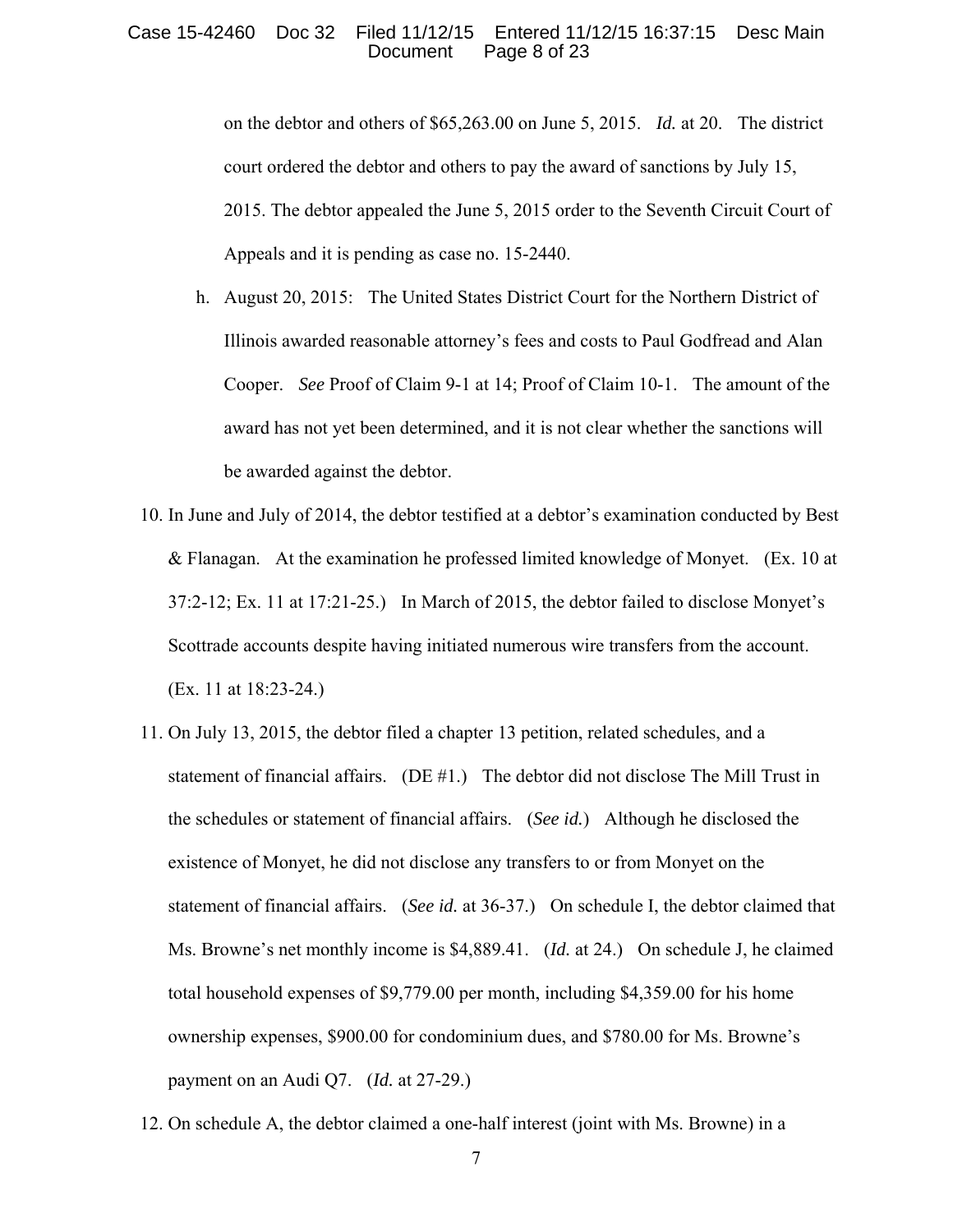### Case 15-42460 Doc 32 Filed 11/12/15 Entered 11/12/15 16:37:15 Desc Main Page 9 of 23

condominium located in Minneapolis ("the Minneapolis condo"). (*Id.* at 6.) He claimed that the Minneapolis condo was worth \$885,000.00, and that it was subject to a secured claim of \$597,852.60. (*Id.*)

- 13. On schedule E, the debtor listed priority tax claims totaling \$10,800.00. (*Id.* at 14-15.) On schedule F, the debtor listed general unsecured claims of \$115,334.78. Of that total, only a \$64,[1](#page-8-0)80.00 claim owed to Sandipan Chowdhury was scheduled as disputed.<sup>1</sup>
- 14. The debtor's modified plan provides for payment of \$2,690.00 per month for 53 months, for a total of \$142,570.00. (DE #19.) General unsecured creditors are slated to receive their pro rata share of approximately \$117,513.00. (*See id.* at 3.) The debtor estimates that general unsecured claims total \$115,334.78. (*See id.* at 3.) The modified plan also provides that the plan shall "run for 60 months or until all unsecured and priority creditors are paid in full, whichever comes first." (*Id.* at 4.)
- 15. To date, general unsecured claims on file with the Court total over \$1.5M. Of that total, approximately \$1,357,731.94 is attributable to the Godfread and Cooper claims. The remaining claims total \$199,927.65.
- 16. The debtor and Ms. Browne presently rent a residence in Woodbury. (Ex. 2 at 49:23-50:1.) They pay \$1,950.00 per month in rent. (*Id.* at 50:12-13.) The debtor and Ms. Browne signed a listing agreement with realtor Ben Ganje of Lakes Sotheby's International Realty to sell the Minneapolis condo in September or October. (*Id.* at 63:17-25.) Prior to listing the Minneapolis condo for sale, the debtor and Ms. Browne arranged for installation of new carpet and light fixtures, new paint, refinished floors, and plumbing work. (*Id.* at 50:22-51:2.) The property was listed for sale for \$1.3 million

 $\overline{a}$ 

<span id="page-8-0"></span><sup>&</sup>lt;sup>1</sup> The debtor also listed a \$0.00 claim owing to "John Doe" that is scheduled as contingent, unliquidated, and disputed, and a \$0.00 claim to Qwest Communications that has been "paid and released." On information and belief, the "John Doe" claim relates to the \$81,319.72 judgment against the debtor in favor of John Doe.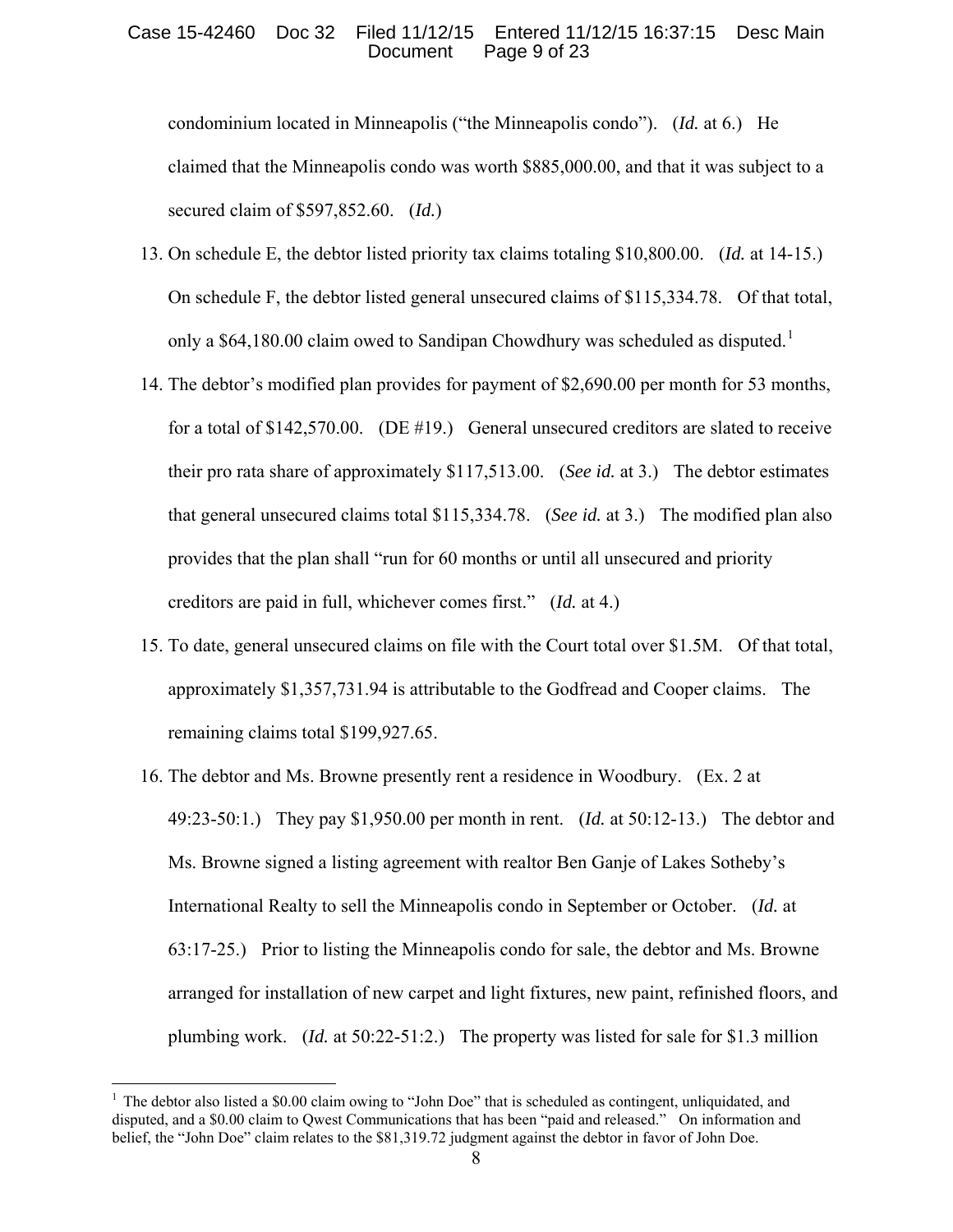### Case 15-42460 Doc 32 Filed 11/12/15 Entered 11/12/15 16:37:15 Desc Main Page 10 of 23

and, on information and belief, the debtor recently signed a purchase agreement to sell the Minneapolis condo for \$1.2 million. The debtor testified at his Rule 2004 examination that he does not make payments for any of his living expenses, including the mortgage, insurance, taxes, or condo fees associated with the Minneapolis condo, and the rent for his Woodbury residence. (Ex. 4 at 10:7-22.) He testified that all of those expenses are paid using funds in Ms. Browne's personal bank account. (*Id.*) He also testified that he and Ms. Browne now have two cars, including a leased Toyota Prius that is less than \$300.00 per month. (*Id.* at 55:2-3; Ex. 2 at 60:22-25.) The debtor is not a party to the lease. (*Id.*)

17. The debtor has not filed a motion for authorization to sell the Minneapolis condo. He never informed the chapter 13 trustee that he had listed the Minneapolis condo for sale.

### **Conversion to Chapter 7 for Bad Faith**

- 18. The U.S. Trustee requests that the Bankruptcy Court convert this case to Chapter 7 for cause based on the bad faith of the debtor pursuant to 11 U.S.C. § 1307(c).
- 19. As detailed further in the accompanying memorandum of law, the debtors engaged in pre-petition and post-petition conduct evidencing a lack of good faith.

#### **Conversion to Chapter 7 for Inability to Confirm Plan**

- 20. The debtor does not have the right to remain in chapter 13.
- 21. The U.S. Trustee anticipates filing objections to the proposed chapter 13 plan because it appears that: (1) the proposed plan does not comply with  $\S 1322(a)(1)$ ; (2) the plan was not proposed in good faith under 11 U.S.C. § 1325(a)(3); (3) the proposed plan does not comply with  $\S 1325(a)(4)$ ; (4) the debtor does not have an ability to make payments under 11 U.S.C.  $\S$  1325(a)(6); (5) that the action of the debtor in filing the petition was not done in good faith under 11 U.S.C. § 1325(a)(7).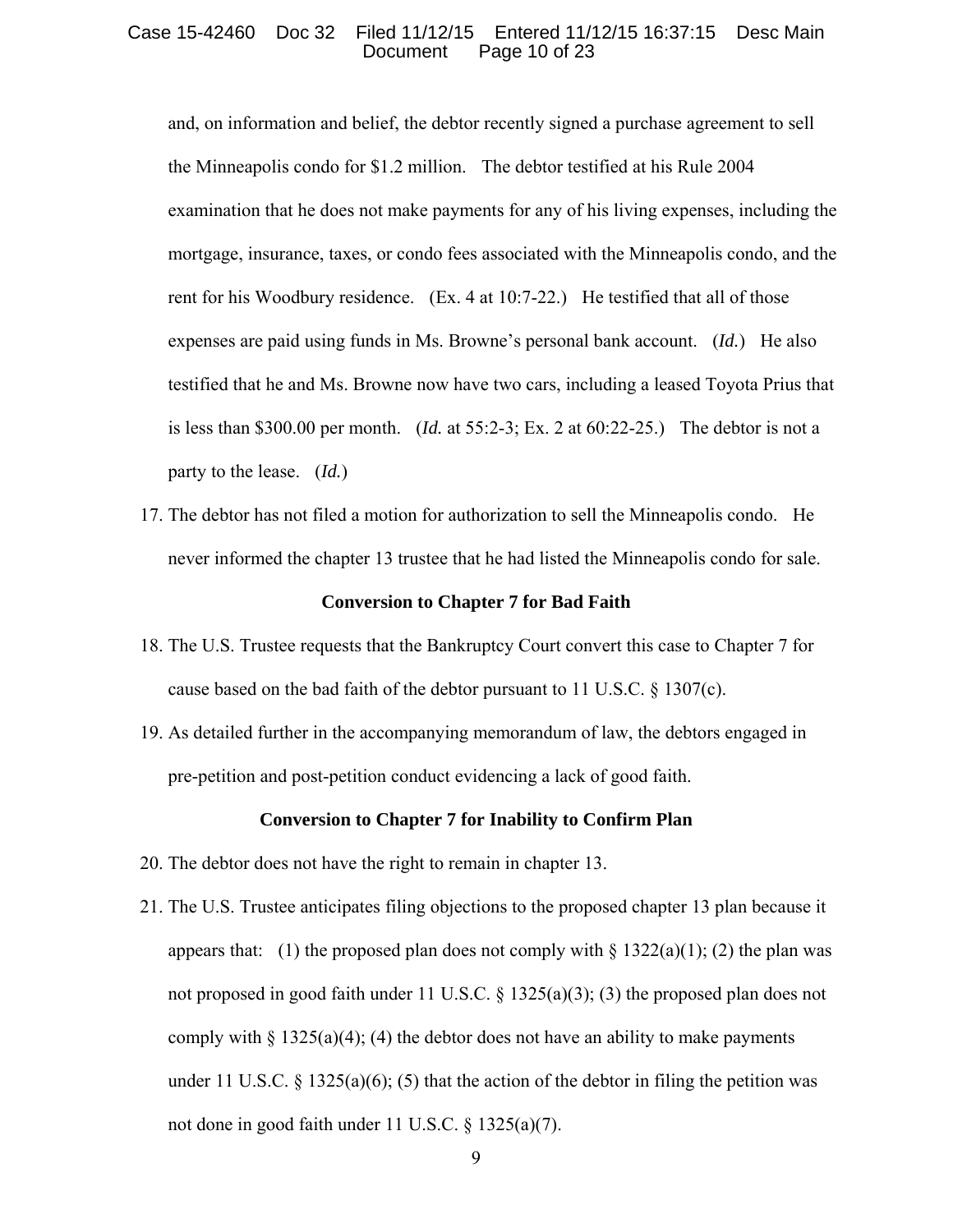### Case 15-42460 Doc 32 Filed 11/12/15 Entered 11/12/15 16:37:15 Desc Main Page 11 of 23

22. Failure to obtain confirmation of the chapter 13 plan is a basis to convert this case under 11 U.S.C. § 1307(c)(5). Conversion of this case to chapter 7 is in the best interests of creditors and the estate.

WHEREFORE, the United States Trustee requests that the Bankruptcy Court convert this case back to Chapter 7 based on cause under 11 U.S.C. § 1307(c), and grant such other relief as may be just and equitable.

Dated: November 12, 2015 DANIEL M. MCDERMOTT United States Trustee Region 12

> /e/ Colin Kreuziger Colin Kreuziger Trial Attorney Office of U.S. Trustee MN Atty. No. 0386834 1015 U.S. Courthouse 300 South Fourth Street Minneapolis, MN 55415 TELE: (612) 334-1350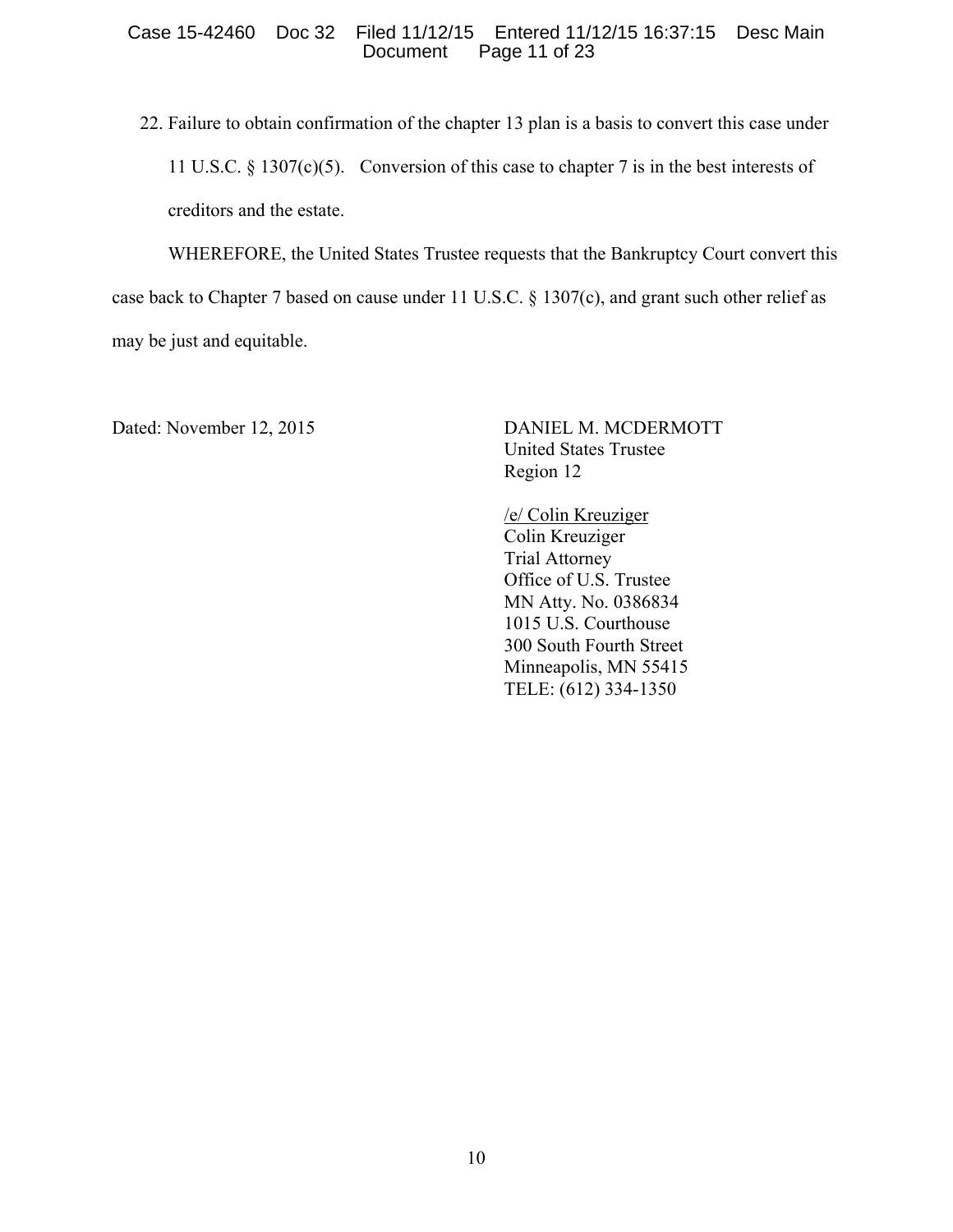Case 15-42460 Doc 32 Filed 11/12/15 Entered 11/12/15 16:37:15 Desc Main Page 12 of 23

# **Verification**

I, Colin Kreuziger, Trial Attorney for the United States Trustee for the District of Minnesota, declare under penalty of perjury that the foregoing is true and correct according to the best of my knowledge, information and belief.

Executed on: November 12, 2015 /e/ Colin Kreuziger

Colin Kreuziger Trial Attorney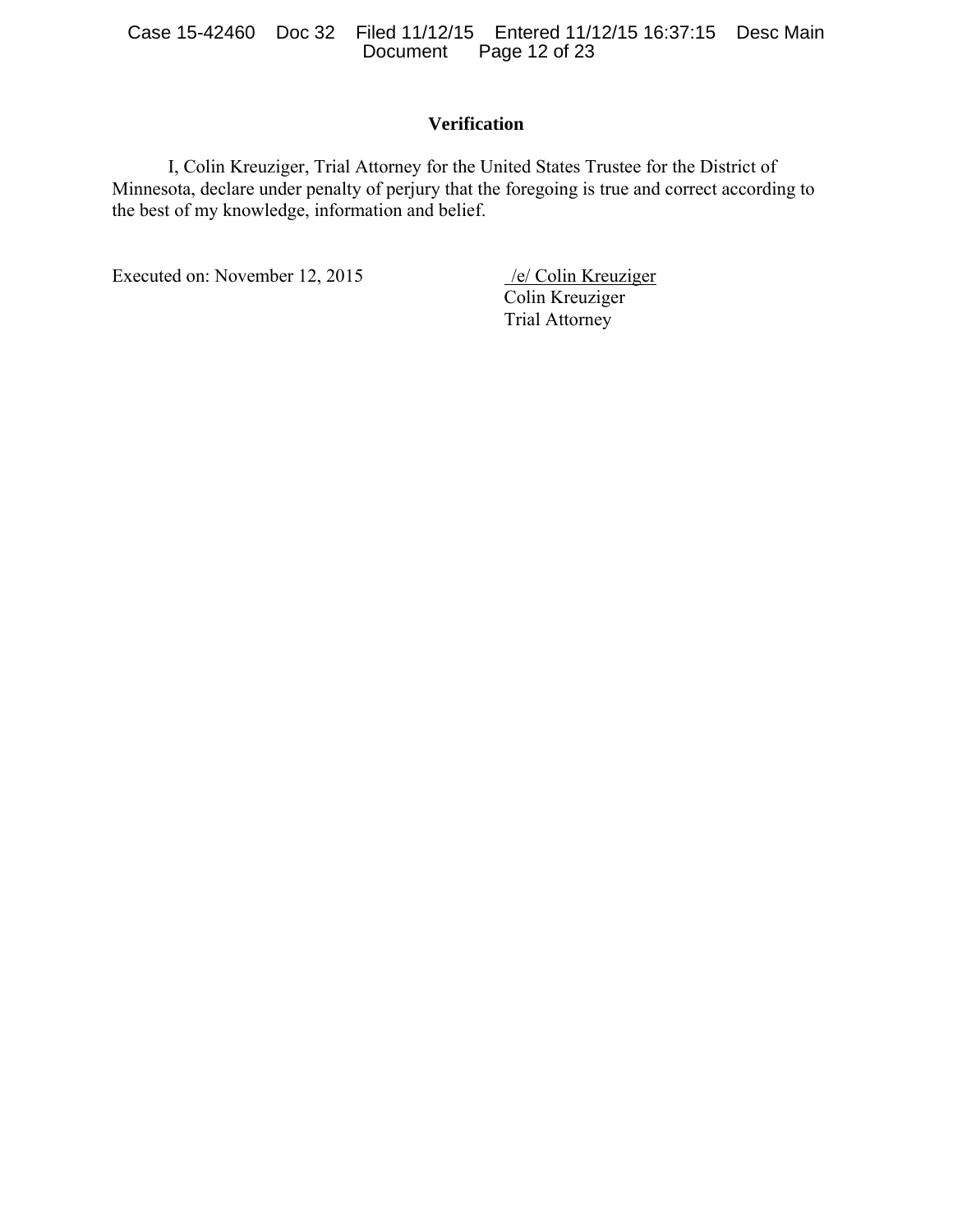Case 15-42460 Doc 32 Filed 11/12/15 Entered 11/12/15 16:37:15 Desc Main Page 13 of  $23$ 

### **UNITED STATES BANKRUPTCY COURT DISTRICT OF MINNESOTA**

**In Re:** Chapter 13

**Paul Robert Hansmeier, Bankruptcy No. 15-42460** 

**Debtor.** 

# **UNSWORN DECLARATION OF COLIN KREUZIGER**

I, Colin Kreuziger, declare under penalty of perjury, that:

- 1. I am employed as a Trial Attorney by the United States Department of Justice. My duty station is the Office of the United States Trustee for Region 12, and it is located in Minneapolis, Minnesota.
- 2. Attached as **Exhibit 1** is a true and correct copy of The Mill Trust agreement.
- 3. Attached as **Exhibit 2** is a true and correct copy of the transcript of an examination of Padraigin Browne conducted pursuant to Fed. R. Bankr. P. 2004 in this case.
- 4. Attached as **Exhibit 3** is a true and correct copy of The Operating Agreement of Monyet, LLC.
- 5. Attached as **Exhibit 4** is a true and correct copy of the transcript of an examination of the debtor conducted pursuant to Fed. R. Bankr. P. 2004 in this case.
- 6. Attached as **Exhibit 5** are true and correct copies of authorizations to wire brokerage funds from the Scottrade accounts of Monyet, LLC.
- 7. Attached as **Exhibit 6** is a true and correct copy of an order entered in Case No. 2L12-cv-8333-ODW(JCx) (C.D. Cal.)
- 8. Attached as **Exhibit 7** is a true and correct copy of an opinion entered in Case No. A15- 0254 (Minn. Ct. App.)
- 9. Attached as **Exhibit 8** is a true and correct copy of an order entered in Case No. 27-CV-12-20976 (Fourth Judicial District, State of Minnesota)
- 10. Attached as **Exhibit 9** is a true and correct copy of an order entered in Case No. 12-889- GPM (S.D. Ill.)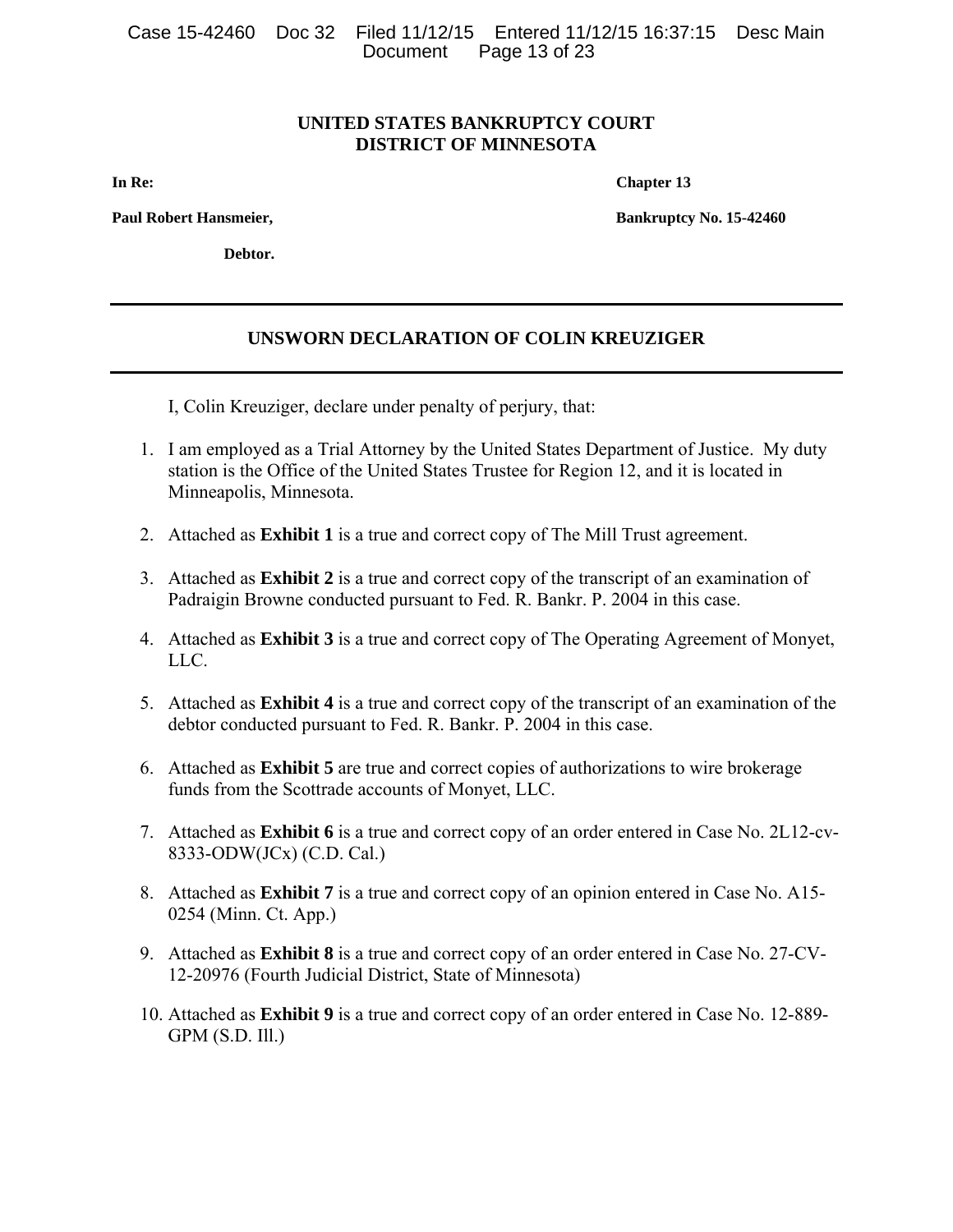### Case 15-42460 Doc 32 Filed 11/12/15 Entered 11/12/15 16:37:15 Desc Main Page 14 of 23

- 11. Attached as **Exhibit 10** is a true and correct copy of relevant transcript excerpts of a proceeding conducted in Case No. 27-CV-12-20976 (Fourth Judicial District, State of Minnesota)
- 12. Attached as **Exhibit 11** is a true and correct copy of relevant transcript excerpts of a proceeding conducted in Case No. 27-CV-12-20976 (Fourth Judicial District, State of Minnesota)

Dated: November 12, 2015

 /e/ Colin Kreuziger Colin Kreuziger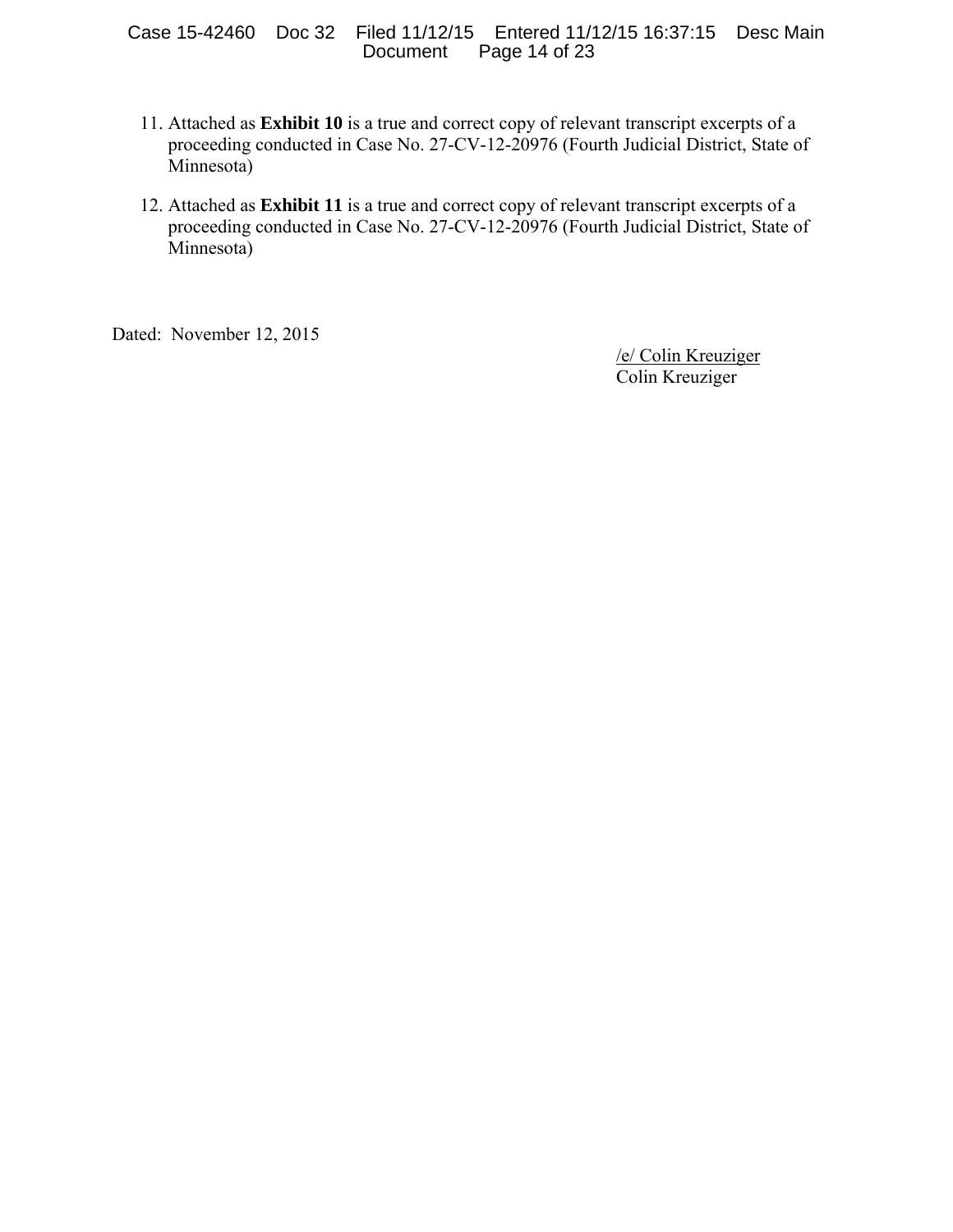Case 15-42460 Doc 32 Filed 11/12/15 Entered 11/12/15 16:37:15 Desc Main Page 15 of 23

## **UNITED STATES BANKRUPTCY COURT DISTRICT OF MINNESOTA**

**In Re:** Chapter 13

**Paul Robert Hansmeier, The Community Community Bankruptcy No. 15-42460** 

**Debtor.** 

## **MEMORANDUM OF LAW MOTION TO CONVERT CASE TO CHAPTER 7**

The facts are as stated in the attached motion. For the sake of brevity, they are not

reproduced here.

### **I. Bad Faith**

The Court should convert this case to chapter 7 for cause. The Bankruptcy Code

provides:

(c) Except as provided in subsection (e) of this section, on request of . . . the United States trustee and after notice and a hearing, the court may convert a case under this chapter to a case under chapter 7 of this title, or may dismiss a case under this chapter, whichever is in the best interests of creditors and the estate, for cause, including--

(5) denial of confirmation of a plan under section 1325 of this title and denial of a request made for additional time for filing another plan or a modification of a plan.

11 U.S.C. § 1307(c). The Code also provides that the words "'includes' and 'including' are not

limiting." *Id.* § 102(3). Therefore, the list provided under § 1307(c) is not exhaustive. The

Eighth Circuit has held that "a Chapter 13 petition filed in bad faith may be dismissed or

converted 'for cause' under 11 U.S.C. § 1307(c)." *Molitor v. Eidson (In re Eidson)*, 76 F.3d

218, 220 (8th Cir. 1996); *see also Marrama v. Citizens Bank of Massachusetts*, 549 U.S. 365,

373 (2007) ("Bankruptcy courts nevertheless routinely treat dismissal for prepetition bad-faith

conduct as implicitly authorized by the words 'for cause.'"). In addition, "[t]he bad faith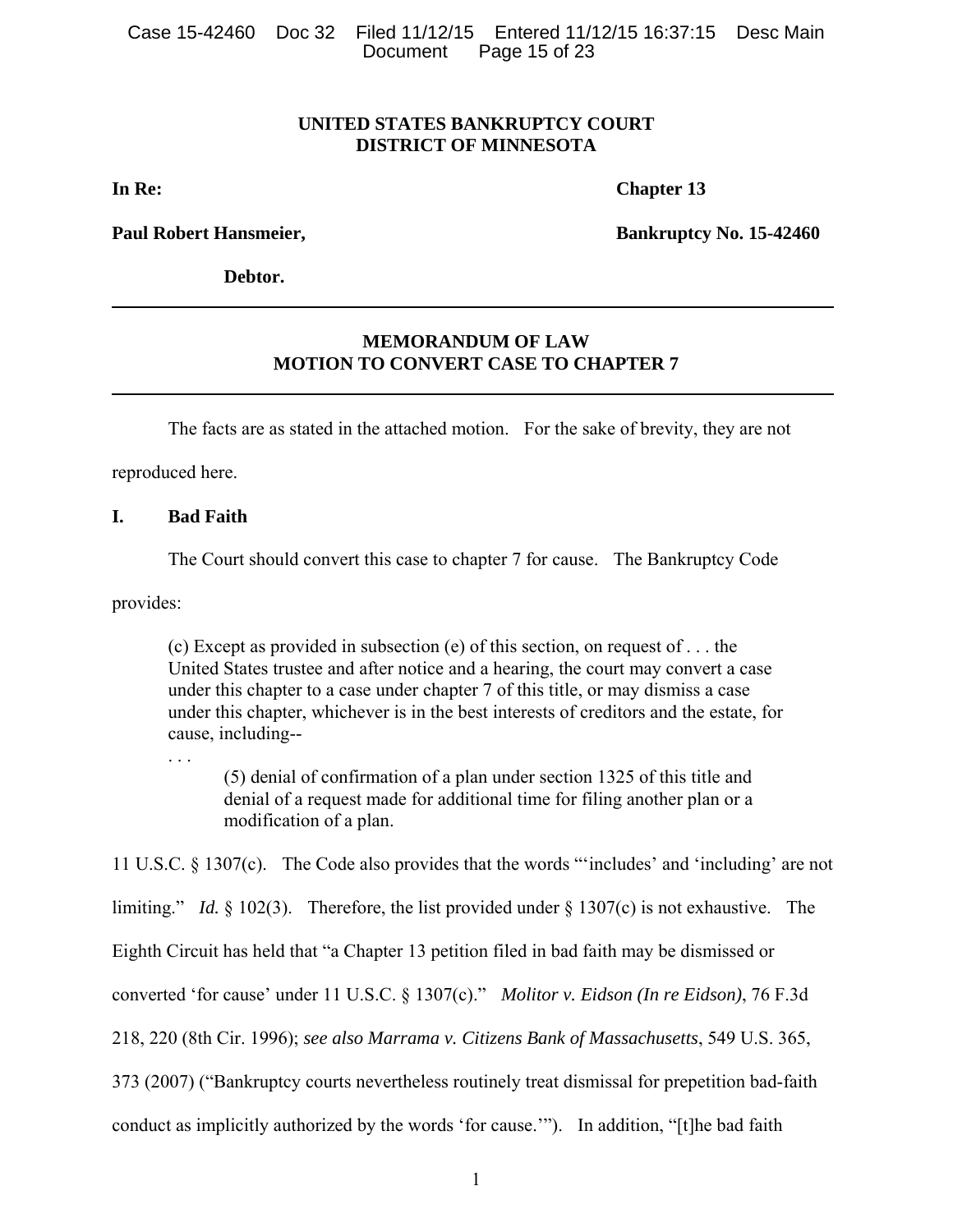#### Case 15-42460 Doc 32 Filed 11/12/15 Entered 11/12/15 16:37:15 Desc Main Page 16 of 23

determination focuses on the totality of the circumstances, specifically: (1) whether the debtor has stated his debts and expenses accurately; (2) whether he has made any fraudulent representation to mislead the bankruptcy court; or (3) whether he has unfairly manipulated the bankruptcy code." *Eidson*, 76 F.3d at 220. The *Marrama* decision also went on to state:

In practical effect, a ruling that an individual's Chapter 13 case should be dismissed or converted to Chapter 7 because of prepetition bad-faith conduct, including fraudulent acts committed in an earlier Chapter 7 proceeding, is tantamount to a ruling that the individual does not qualify as a debtor under Chapter 13.

Id. at 373-74. In this case, the debtor has engaged in significant bad faith conduct before, during, and after filing his chapter 13 petition. Bad faith constitutes cause to convert the debtor's case to chapter 7 or makes him ineligible to proceed in chapter 13.

This case exhibits all three of the *Eidson* factors. First, the debtor's schedules and statement of financial affairs are misleading, at best. The debtor omitted any mention of The Mill Trust, and he disclosed no transfers to either The Mill Trust or Monyet on the Statement of Financial Affairs. He substantially undervalued his homestead on schedule A, and he understated the amount and number of claims against him on schedule F. On schedule I, he claimed that Ms. Browne's net monthly income totals less than \$5,000.00 per month, and on schedule J, he claimed total household expenses of nearly \$10,000.00 per month. Yet he recently testified that Ms. Browne pays all of the household expenses. Second, the debtor's plan itself is misleading. It makes no mention of the debtor's plan to sell the Minneapolis condo, and it does not provide for any treatment of the non-exempt proceeds of such a sale. The debtor has never discussed his plans to sell the Minneapolis condo with the chapter 13 trustee or sought bankruptcy court approval to sell the property.<sup>[2](#page-15-0)</sup> The debtor never amended schedule J to

 $\overline{a}$ 

<span id="page-15-0"></span> $2$  It is not clear that the debtor has any authority to sell the Minneapolis condo. Section 1303 grants the debtor certain powers of the chapter 13 trustee, exclusive of the chapter 13 trustee, under 11 U.S.C. § 363. The power to sell the estate's interest *and* the interest of a co-owner in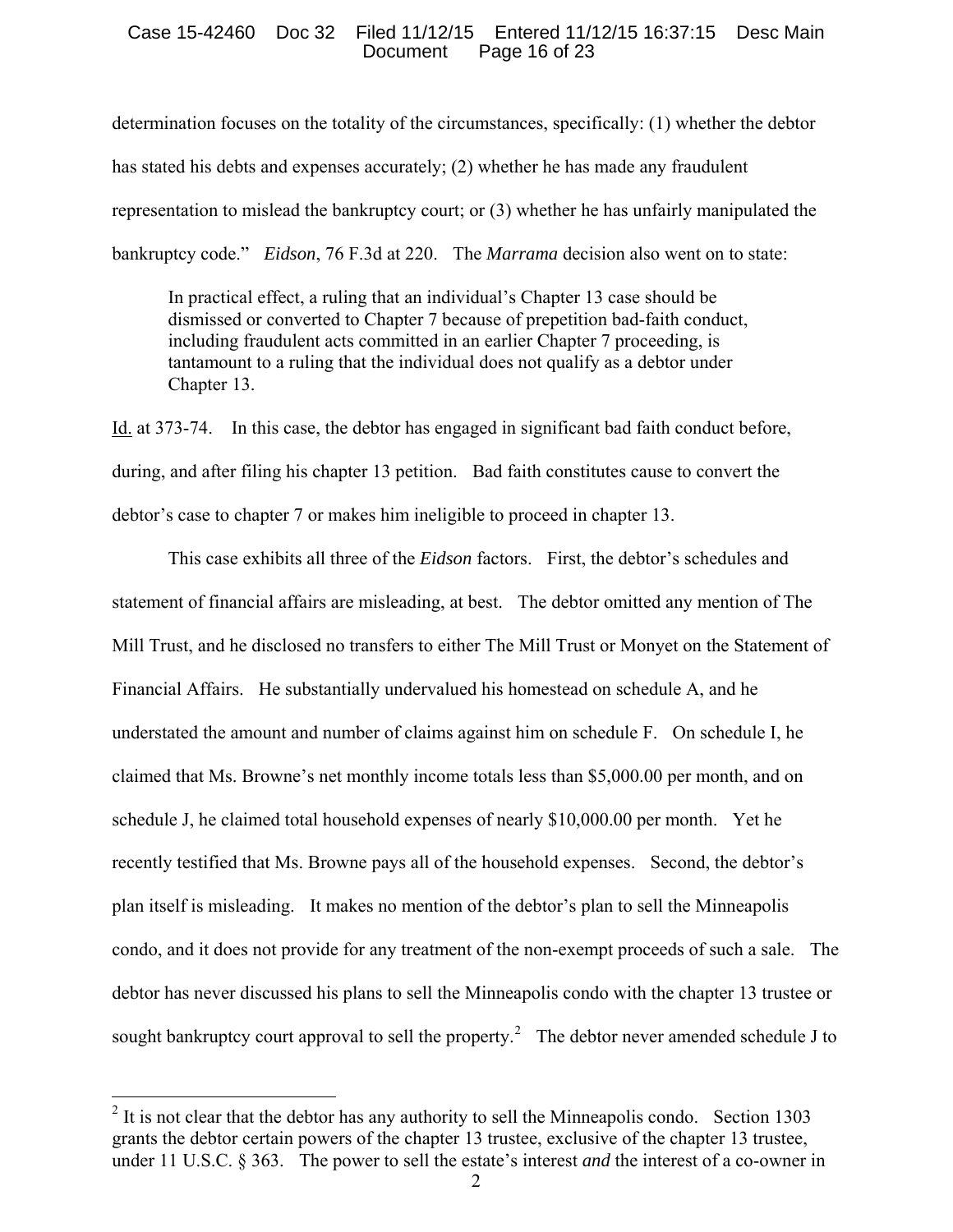### Case 15-42460 Doc 32 Filed 11/12/15 Entered 11/12/15 16:37:15 Desc Main Page 17 of 23

indicate that his monthly housing expenses would be reduced substantially if the Minneapolis condo was sold, or that Ms. Browne is leasing a new vehicle. In addition, although the plan purports to pay all claims in full with interest, the debtor's schedules I and J make it clear that, if all presently filed claims are allowed, the plan will not be feasible. Third, the debtor's pre-petition conduct indicates strongly that he has sought chapter 13 relief solely for the purpose of further delaying creditors. The underlying conduct giving rise to most of the debtor's debts is nothing short of egregious. And this chapter 13 case was filed on the eve of deadlines in separate cases to pay sanctions totaling \$63,386.52 and produce financial records in connection with pursuit of the debtor's assets to satisfy claims.

 In sum, the misleading information in the schedules, statement of financial affairs, and chapter 13 plan, the timing of the case filing, indicates that this case was designed for one purpose only: to thwart the collection efforts of various creditors.

### **II. Objections to Plan Confirmation**

 $\overline{a}$ 

## **A. The modified plan does not provide for submission of the proceeds from the sale of the Minneapolis condo to the chapter 13 trustee.**

A chapter 13 plan "shall "(1) provide for the submission of all or such portion of future earnings or other future income of the debtor to the supervision and control of the trustee as is necessary for the execution of the plan." 11 U.S.C.  $\S$  1322(a)(1). Given the size of the proofs of claim filed and the net disposable income reported by the debtor on schedule J, it is apparent that the non-exempt proceeds from a sale of the Minneapolis condo must be submitted to the chapter 13 trustee for administration. As discussed above, the debtor's modified does not even address the sale of the Minneapolis condo, and he has not sought the bankruptcy court's

property held in joint tenancy resides in § 363(h). That section is not referenced in § 1303. In any event, the debtor has not filed a motion seeking the bankruptcy court's authority to engage in such a transaction. But for the efforts of Best  $\&$  Flanagan, it is not clear that anyone would have knowledge of the debtor's plan to sell the Minneapolis condo.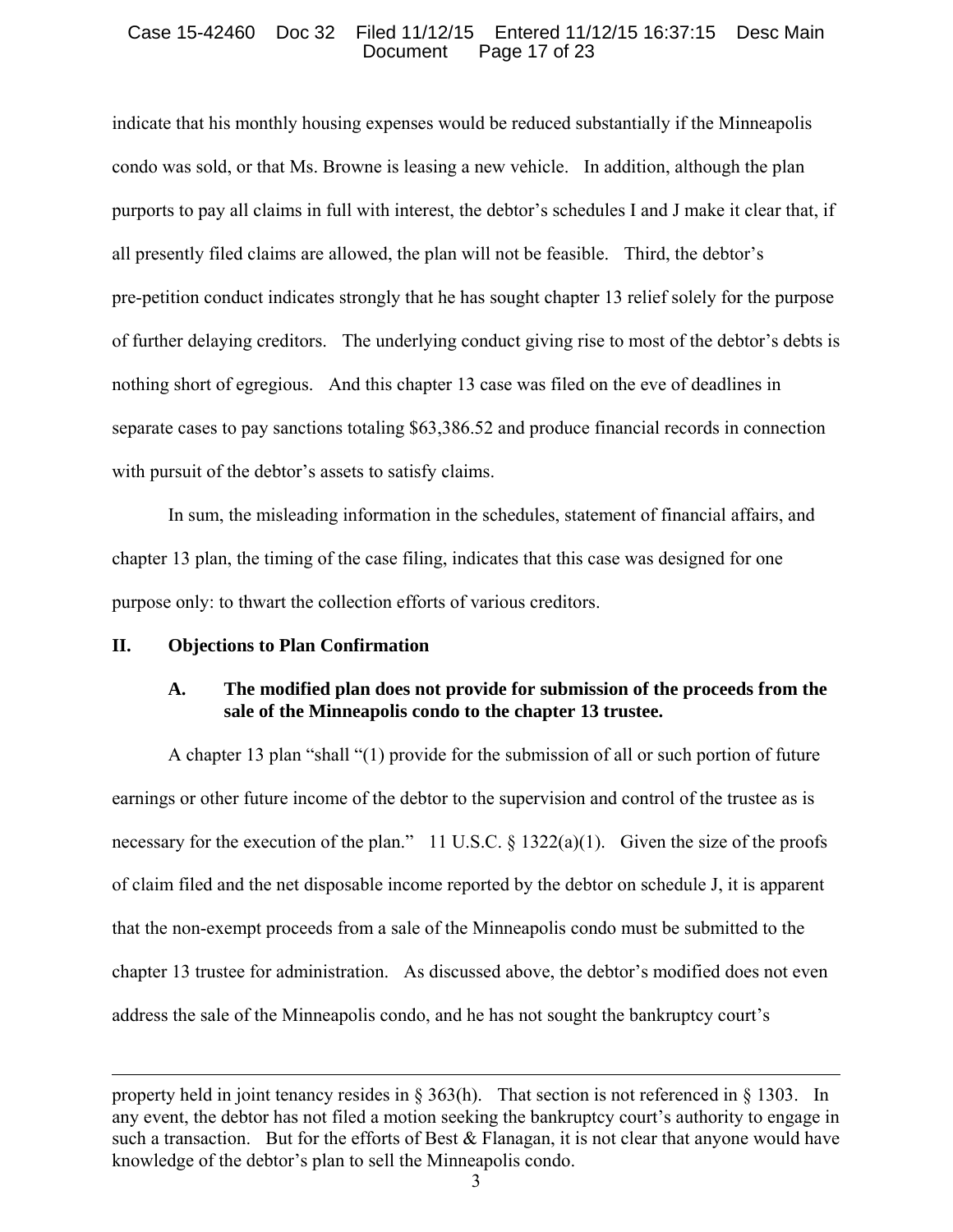authorization to sell the property. Thus, the court should deny confirmation.

# **B. The modified plan was not filed in good faith.**

A bankruptcy court may confirm a proposed Chapter 13 plan only if the plan is proposed in "good faith." 11 U.S.C. § 1325(a)(3). The Eighth Circuit stated that, when considering the debtors' good faith under 11 U.S.C. § 1325(a)(3):

The bankruptcy court must look at factors such as whether the debtor has stated his debts and expenses accurately; whether he has made any fraudulent misrepresentation to mislead the bankruptcy court; or whether he has unfairly manipulated the Bankruptcy Code.

*Educ. Assistance Corp. v. Zellner*, 827 F.2d 1222, 1227 (8th Cir. 1987) (citing *In re Estus*, 695

F.2d 311 (8th Cir. 1982)). The Eighth Circuit later held that the totality of the circumstances

test established in *Estus*<sup>[3](#page-17-0)</sup> was a valid test for good faith to the extent that it was not supplanted

by § 1325(a)(3). <u>See *LeMaire*</u>, 898 F.2d at 1349. Therefore, in *LeMaire*, the Eighth Circuit

found that the following *Estus* factors, in addition to the *Zellner* test, were particularly relevant

to a determination of good faith: the type of debt to be discharged and whether the debt is

nondischargeable in Chapter 7, and the debtor's motivation and sincerity in seeking Chapter 13

<span id="page-17-0"></span> $\frac{1}{3}$ <sup>3</sup>The *Estus* court considered these factors in analyzing the totality of the circumstances:

<sup>(1)</sup> the amount of the proposed payments and the amount of the debtor's surplus;

<sup>(2)</sup> the debtor's employment history, ability to earn and likelihood of future increases in income;

<sup>(3)</sup> the probable or expected duration of the plan;

<sup>(4)</sup> the accuracy of the plan's statements of the debts, expenses and percentage repayment of unsecured debt and whether any inaccuracies are an attempt to mislead the court;

<sup>(5)</sup> the extent of preferential treatment between classes of creditors;

<sup>(6)</sup> the extent to which secured claims are modified;

<sup>(7)</sup> the type of debt sought to be discharged and whether any such debt is nondischargeable in Chapter 7;

<sup>(8)</sup> the existence of special circumstances such as inordinate medical expenses; (9) the frequency with which the debtor has sought relief under the Bankruptcy Reform Act;

<sup>(10)</sup> the motivation and sincerity of the debtor in seeking Chapter 13 relief; and (11) the burden which the plan's administration would place upon the trustee.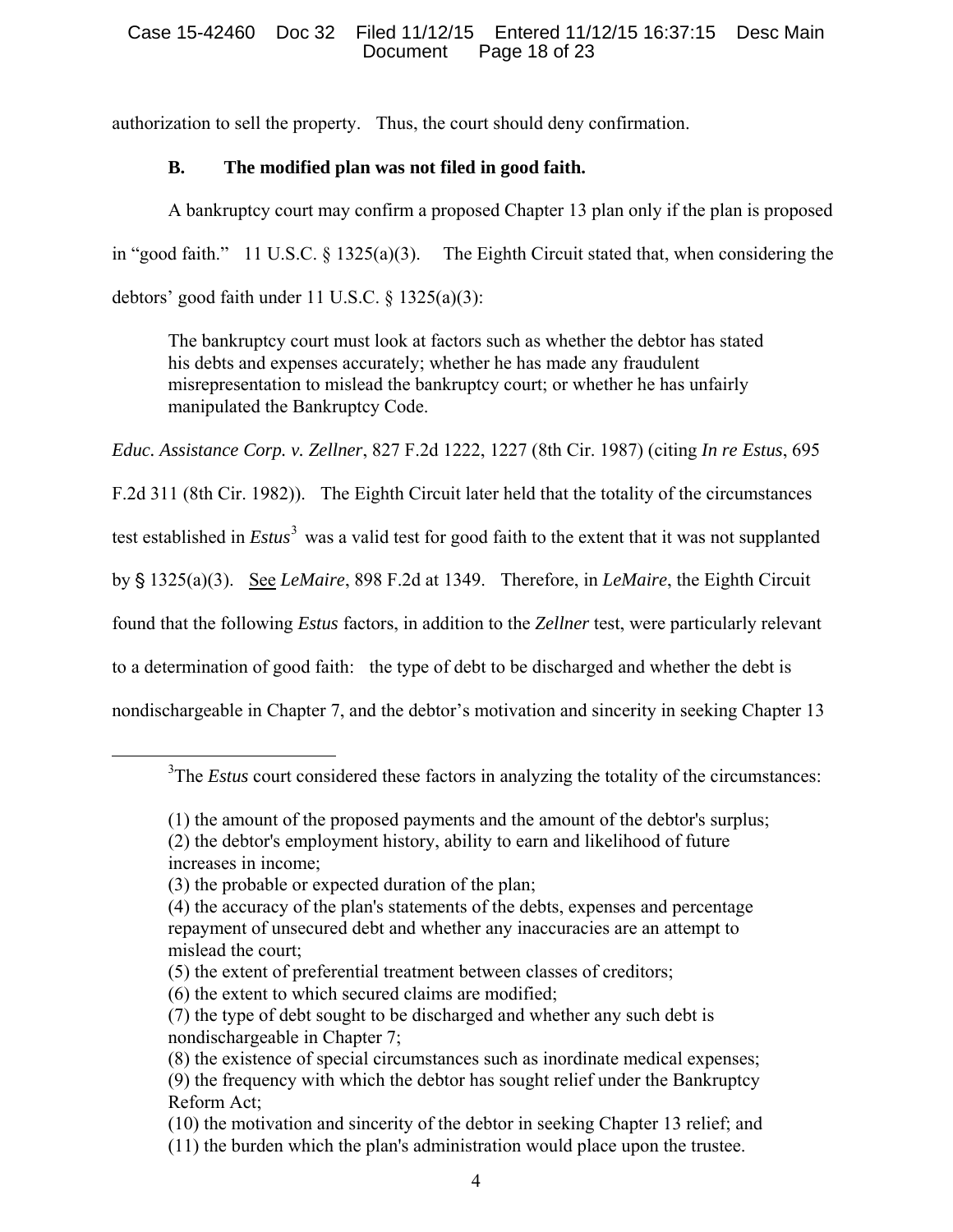### Case 15-42460 Doc 32 Filed 11/12/15 Entered 11/12/15 16:37:15 Desc Main Page 19 of 23

## relief. *See id.*

 $\overline{a}$ 

In the present case, the debtor's motivation and sincerity in seeking chapter 13 relief establishes his lack of good faith. As discussed above, the facts and circumstances indicate that the only motivation for filing this plan was to stave off creditors. The debtor's pre-petition conduct is egregious, and the court should not permit the debtor to continue abusing the judicial process to avoid his creditors.

# **C. Creditors would receive more in a chapter 7 liquidation than they would under the modified plan.**

A bankruptcy court may confirm a proposed Chapter 13 plan only if "the value, as of the effective date of the plan, of property to be distributed under the plan on account of each allowed unsecured claim is not less than the amount that would be paid on such claim if the estate of the debtor were liquidated under chapter 7 of this title on such date." 11 U.S.C. § 1325(a)(4). Here, even if the unliquidated debts are ignored, it appears that creditors will receive no more than \$115,334.78 over a period of fifty-three months. By contrast, creditors will receive at least \$211,0[4](#page-18-0)1.78 from the non-exempt proceeds of the sale of the homestead alone<sup>4</sup>, and at least \$2,500.00 in non-exempt funds held in the debtor's personal bank accounts. In addition, a chapter 7 trustee may be able to recover sizeable fraudulent transfers to The Mill Trust, Monyet, or Ms. Browne. Thus, the plan does not comply with 11 U.S.C.  $\frac{\xi}{3}$  1325(a)(4).

## **D. The debtor does not have the ability to pay creditors in full.**

A bankruptcy court may confirm a proposed Chapter 13 plan only if "the debtor will be able to make all payments under the plan and to comply with the plan." 11 U.S.C. § 1325(a)(6). The debtor does not have the ability to make the proposed payments under the plan. As

<span id="page-18-0"></span> $4$  The United States Trustee's calculation is as follows: (a) sale price=\$1,200,000; (b) secured claim of TCF National Bank=\$598,958.22; (c) Exempt amount under Minn. Stat. § 510.01, 510.02=\$390,000.00. Thus, (a) less (b) and (c)=\$211,041.78. Even if costs of sale total 7% of the total transaction price (\$84,000.) and are borne by the estate, the distribution to creditors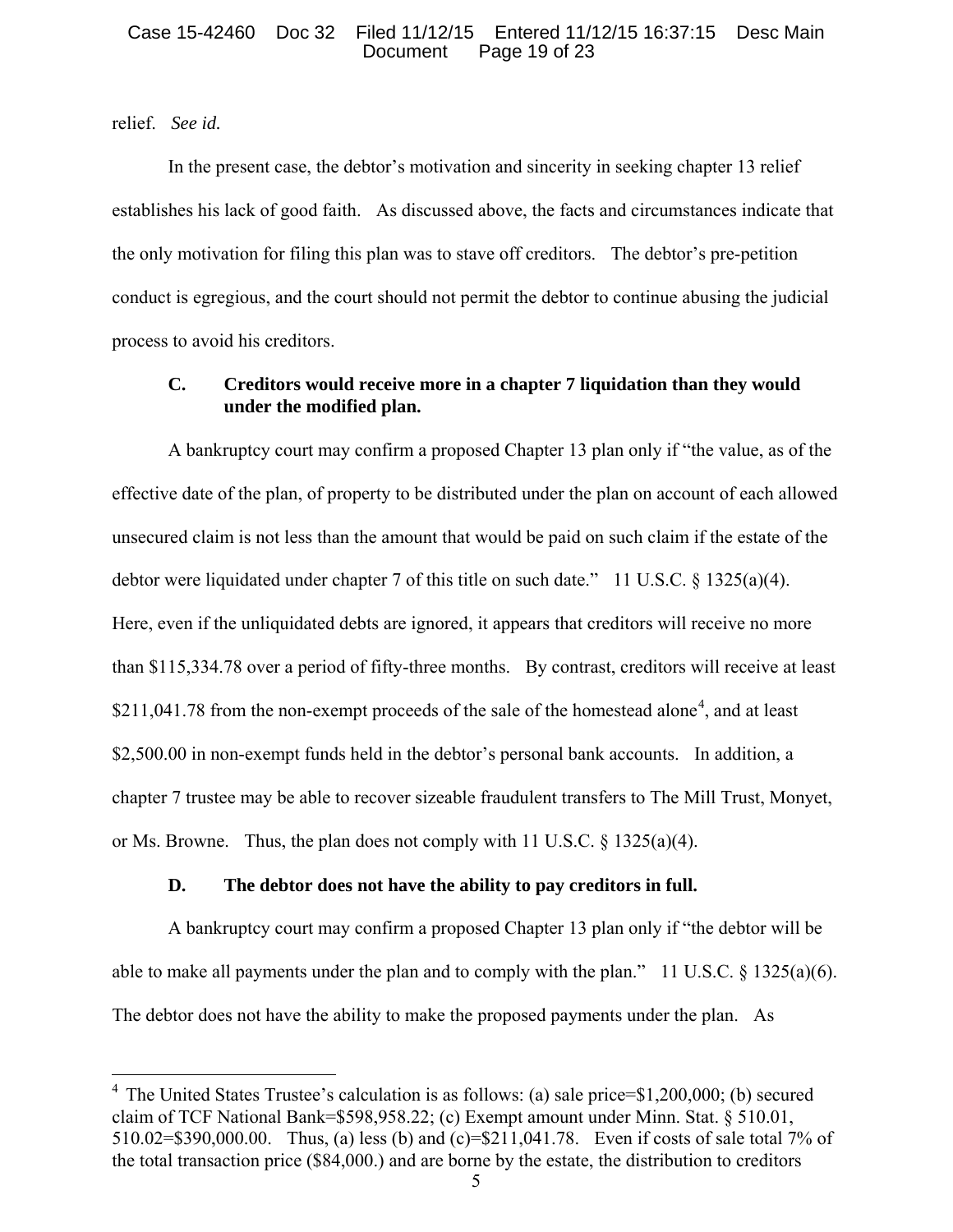### Case 15-42460 Doc 32 Filed 11/12/15 Entered 11/12/15 16:37:15 Desc Main Page 20 of 23

discussed above, the proofs of claim filed in this case total over \$1.5 million. The debtor clearly does not have the ability to pay such claims in full. Even if the unliquidated claims are disregarded, filed proofs of claim total \$199,927.65, or \$82,414.65 in excess of the amounts referenced in the modified plan. That would require additional payments of at least \$1,555.00 per month for fifty-three months. The debtor has not amended schedules I and J to demonstrate how he could pay such additional funds into the plan and, as discussed above, he has not committed any proceeds from the sale of the Minneapolis condo to the plan.

## **E. The debtor did not file his chapter 13 petition in good faith.**

 A bankruptcy court may confirm a proposed Chapter 13 plan only if "the action of the debtor in filing the petition was in good faith." 11 U.S.C.  $\S$  1325(a)(7). For the reasons discussed above, it is apparent that this debtor's petition was not filed in good faith.

### **III. Conclusion**

Allowing the debtor to proceed in chapter 13 is tantamount to permitting the debtor to continue his campaign to thwart his creditors and the judicial process. The right to proceed in chapter 13 should be reserved for those debtors who are honest and sincere about filing a chapter 13 petition. It is designed for those who want to repay creditors, not those engaged in a scheme to avoid creditors.

The debtor's actions both before and during this case indicate that he seeks to unfairly manipulate the Bankruptcy Code.

WHEREFORE, the United States Trustee objects to the debtor remaining in chapter 13 and also objects to confirmation of his chapter 13 plan. The United States Trustee submits that confirmation of the plan should be denied and that the motion of the United States Trustee for an order converting the case to chapter 7 be granted.

 $\overline{a}$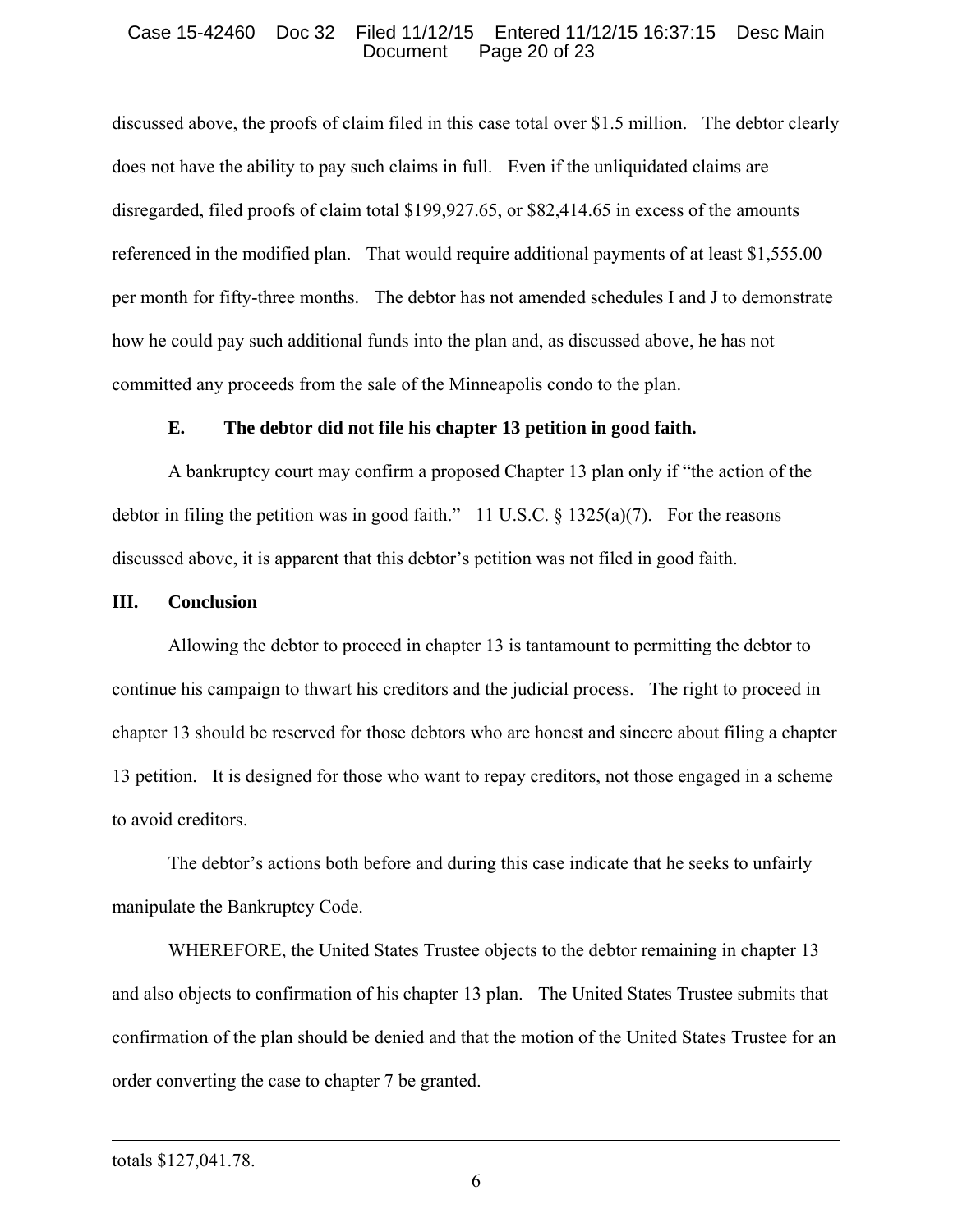### Case 15-42460 Doc 32 Filed 11/12/15 Entered 11/12/15 16:37:15 Desc Main Page 21 of 23

DANIEL M. MCDERMOTT United States Trustee Region 12

DATED: November 12, 2015 By:/e/ Colin Kreuziger

Colin Kreuziger Trial Attorney MN Atty. No. 0386834 1015 U.S. Courthouse 300 South Fourth Street Minneapolis, MN 55415 612-334-1350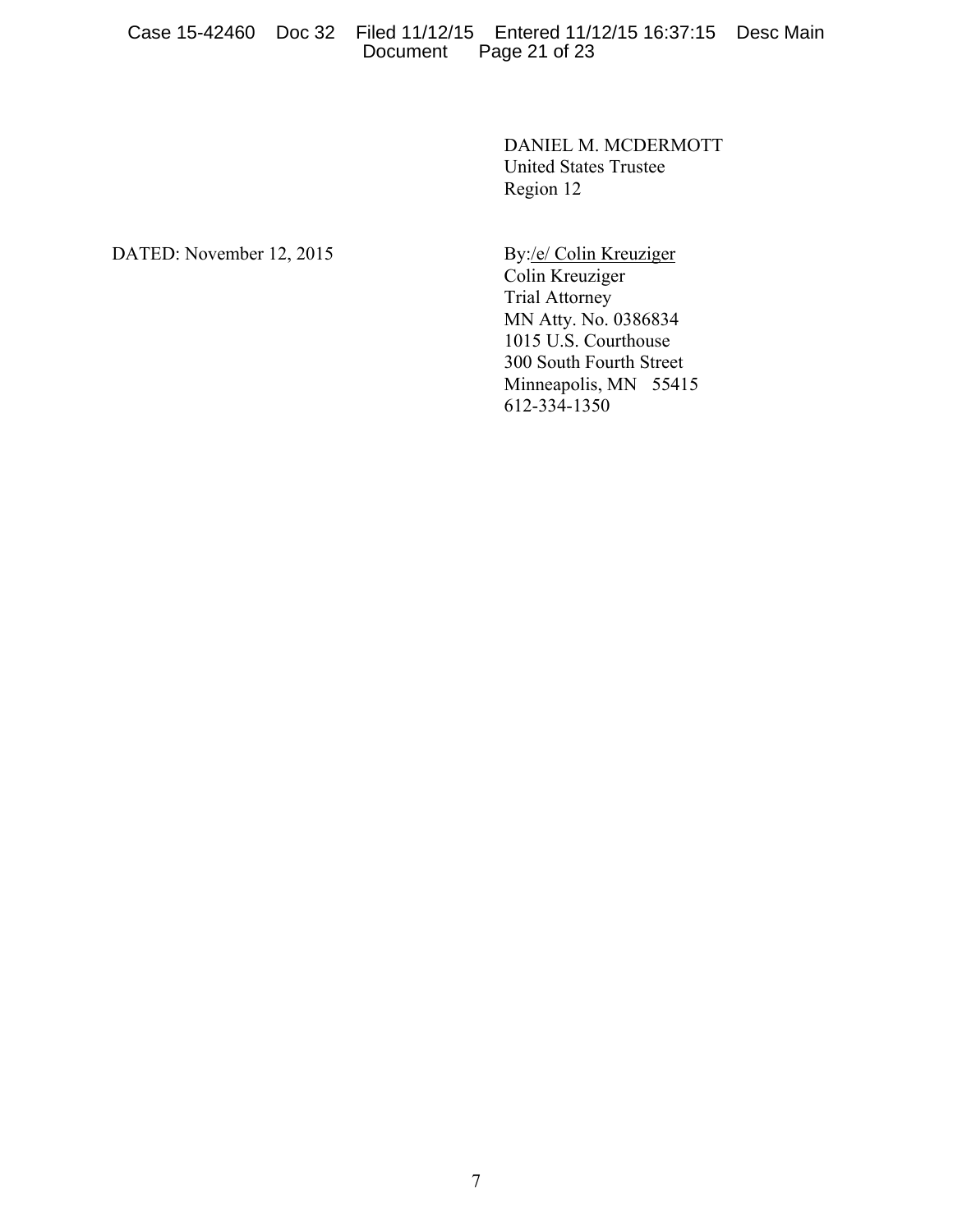# **UNITED STATES BANKRUPTCY COURT DISTRICT OF MINNESOTA**

**In Re:** Chapter 13

**Debtor.** 

Paul Robert Hansmeier, **Bankruptcy No. 15-42460** 

## **ORDER**

The United States Trustee's motion to convert this case to chapter 7 came before the

Court. For reasons stated orally and recorded in open court,

IT IS ORDERED:

1. This chapter 13 case is converted to Chapter 7 under 11 U.S.C. § 1307(c).

Dated:

Kathleen H. Sanberg United States Bankruptcy Judge